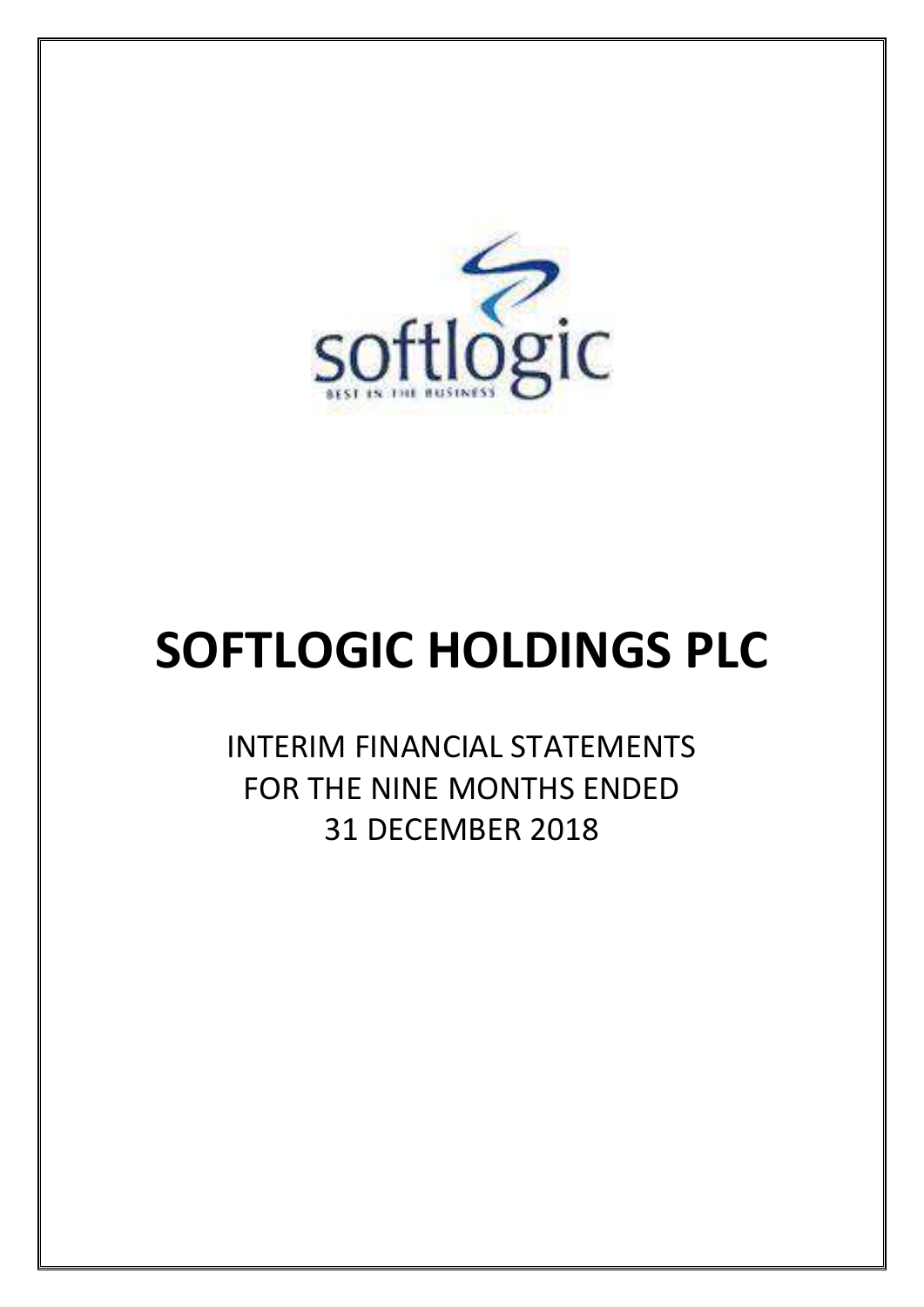#### **Dear Shareholders,**

Group revenue grew 8.4% to Rs.53.6 Bn during the first nine months of this financial year while quarterly revenue grew 7.5% to Rs. 19.7 Bn against which Group profitability for the period under review crossed Rs. 2 Bn mark, increasing 28.7% from the comparative period.

The Group's operating environment was assailed by the sudden and steep depreciation of the Rupee, particularly, affecting the retail imports and the leisure sector which has USD denominated borrowings. Furthermore, the 100% cash margin imposition which affected the retail imports and 200% margin for motor vehicles and motorbikes, disrupted cashflow timings leading to increased working capital requirements. This coupled with increasing interest rates triggered by poor market liquidity and rising Fed rates impacted cost of financing for the Group which dampened the quarter's performance.

Group diversity, scale of operations and financial adaptability however helped weather these macroeconomic shocks to a greater extent. Group's core sectors which includes Retail (51% contribution to Group topline), Financial Services (19%) and Healthcare Services (18%) emerged as strong contributors to Group performance while its non-core operations – IT, Leisure and Automobile – together made up 12% of Group topline.

Gross Profit increased 11.2% to Rs. 19.6 Bn during the 1-3QFY19 indicating improvements in GP margin from 35.7% in 1-3QFY18 to 36.6% in 1-3QFY19. The quarter also witnessed GP margin improvements from 35.3% in 3QFY18 to 37.7% in 3QFY19 to report a Gross Profit of Rs. 7.4 Bn (up 14.8%).

Distribution expenses increased marginally to Rs. 944 Mn (up 2.8%) during the three months under review. However, the

cumulative period reported a marginal decline in distribution expenses to Rs. 2.5 Bn (down 0.7%). Administrative expenses increased 21.3% to Rs. 11.9 Bn during the nine months while an increase of 38.7% to Rs. 4.8 Bn was noted for the quarter. This increase in administrative expenses is led by the Group's increase in headcount, lease rentals and depreciation for strategic expansions. Consequently, cumulative operational cost margins edged up to 26.8% in 1-3QFY19 from 24.9% in the comparative period. Quarterly operational cost margin also witnessed an increase of 28.9% (23.7% in 3QFY18).

Other operating income declined 63.4% to Rs. 578 Mn during 1-3QFY19 (Rs. 1.5 Bn in 1- 3QFY18) while the quarter also witnessed a decline of 72.1% to Rs. 201 Mn. This decline primarily emerged from Asiri Group which reported a one-off gain in the comparative period.

Cumulative Group EBITDA was Rs. 7.9 Bn while quarterly EBITDA touched Rs 2.7 Bn.

Cumulative operating profit amounted to Rs. 5.8 Bn while the quarterly operating profit reached Rs. 1.9 Bn.

Softlogic Life Insurance PLC's investment portfolio is the prime contributor to Group's finance income which reported Rs. 872 Mn for the nine months under review while an increase of 36.6% to Rs. 421 Mn was reported during the quarter.

Group foreign exchange losses for the period amounted to Rs. 335 Mn. This was particularly in the aftermath of the Rupee depreciation in the retail and leisure sector.

Net finance expenses increased 15.7% to Rs. 1.5 Bn during the quarter while the cumulative period witnessed a marginal increase of 7.5% to Rs. 3.8 Bn.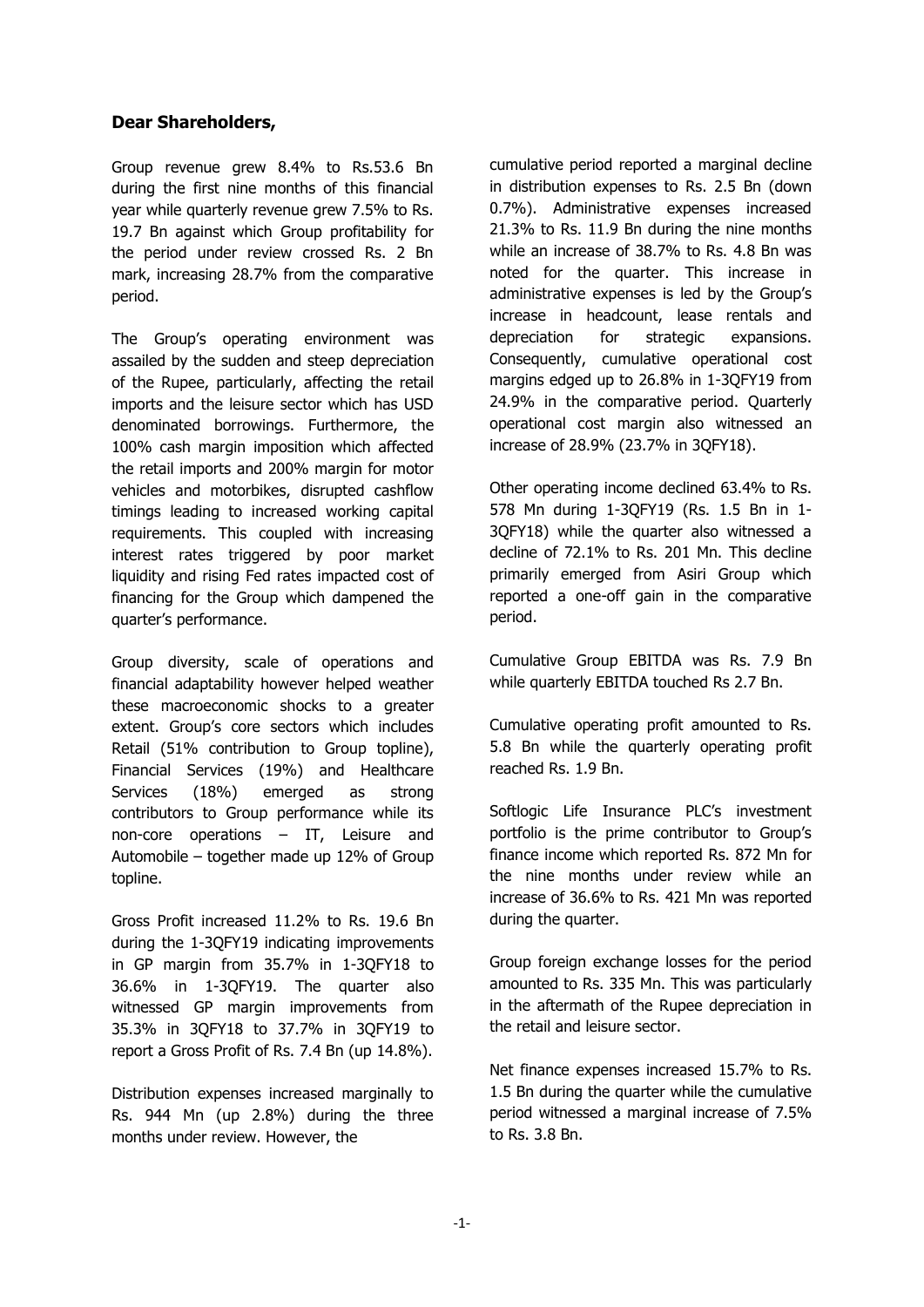A transfer of Rs. 1.5 Bn to insurance policyholders was witnessed during the cumulative period as opposed to Rs. 1.3 Bn in 1-3QFY18 while the quarter witnessed a change in insurance contract liabilities of Rs. 645 Mn (Rs. 455 Mn in 3QFY18).

#### **Performance Review of Core Verticals**

#### **Retail**

Cumulative revenue of the retail sector grew 2% to Rs. 27.4 Bn while the quarter reported a topline of Rs. 9.7 Bn. This import-oriented sector was impacted by the depreciation of the Rupee (LKR//USD increased from Rs. 155.97 as at 29th March to Rs. 182.75 as at 31st December). This sector was also clouded by various other macro-economic challenges including 100% cash margin imposition on imports of selected durables and other import restrictions on footwear and apparel.

Tourist shopping, brand-conscious customers, accelerated migration of population to urban regions are the core drivers of upmarket retail trade in Sri Lanka. Our retail outlets at Colombo City Centre received strong customer response. As we are probably the only retailer with over 100 international retail brands, our presence as anchor tenants in the upcoming malls have become essential for a shopping mall's value proposition for success. It is noteworthy that our calculated expansion of fashion and retail stores has not cannibalized revenue growth at our other existing stores.

We will be occupying around 110,000 sq. ft at One Galle Face by Shangri La. We will be retailing Odel, Armani Exchange, Diesel, Love Moschino, Mango, Bodyshop, Furla, Tommy Hilfiger, Mothercare, Toy Store, Charles & Keith, Aldo, Hallmark, Swarovski, Longines, Tissot, Adidas, Nike, Yamamy, Cotton Collection, Sketchers and Guess at this mall which is expected to open in June.

Consumer Electronics business has an islandwide network of 211 stores with the latest

store being opened in Kegalle in December. We now have a total retail space of 325,500 sq. ft in the Consumer Electronics business. The expansion strategy of this segment now focuses on 'Softlogic Max' and larger company-managed stores in prime cities and towns. These stores now retail a range of furniture manufactured in-house and fitness equipment in addition to top-of-the-line TVs, electric appliances, phones and computers.

Performance of Samsung and Nokia business progressed amidst numerous systemic challenges.

Our supermarket outlet, 'Softlogic Glomark', in Delkanda has attracted positive customer response with the outlet performance exceeding expectations. We will be opening in Kottawa, Mount Lavinia, Colombo 7, Negombo and Malabe. An essential outlet concept of around 2,000-3,000 sq.ft. is being developed to be set up at Asiri Central, Asiri Kandy, Orion City and in Kurunegala.

Sector's operating profit was Rs. 2.2 Bn during 1-3QFY19 while the quarter reported an operating profit of Rs. 624 Mn.

Sector EBITDA was Rs. 2.8 Bn for the cumulative period while Rs. 836 Mn was reported during the quarter.

Sector PAT for the cumulative period was Rs. 181 Mn.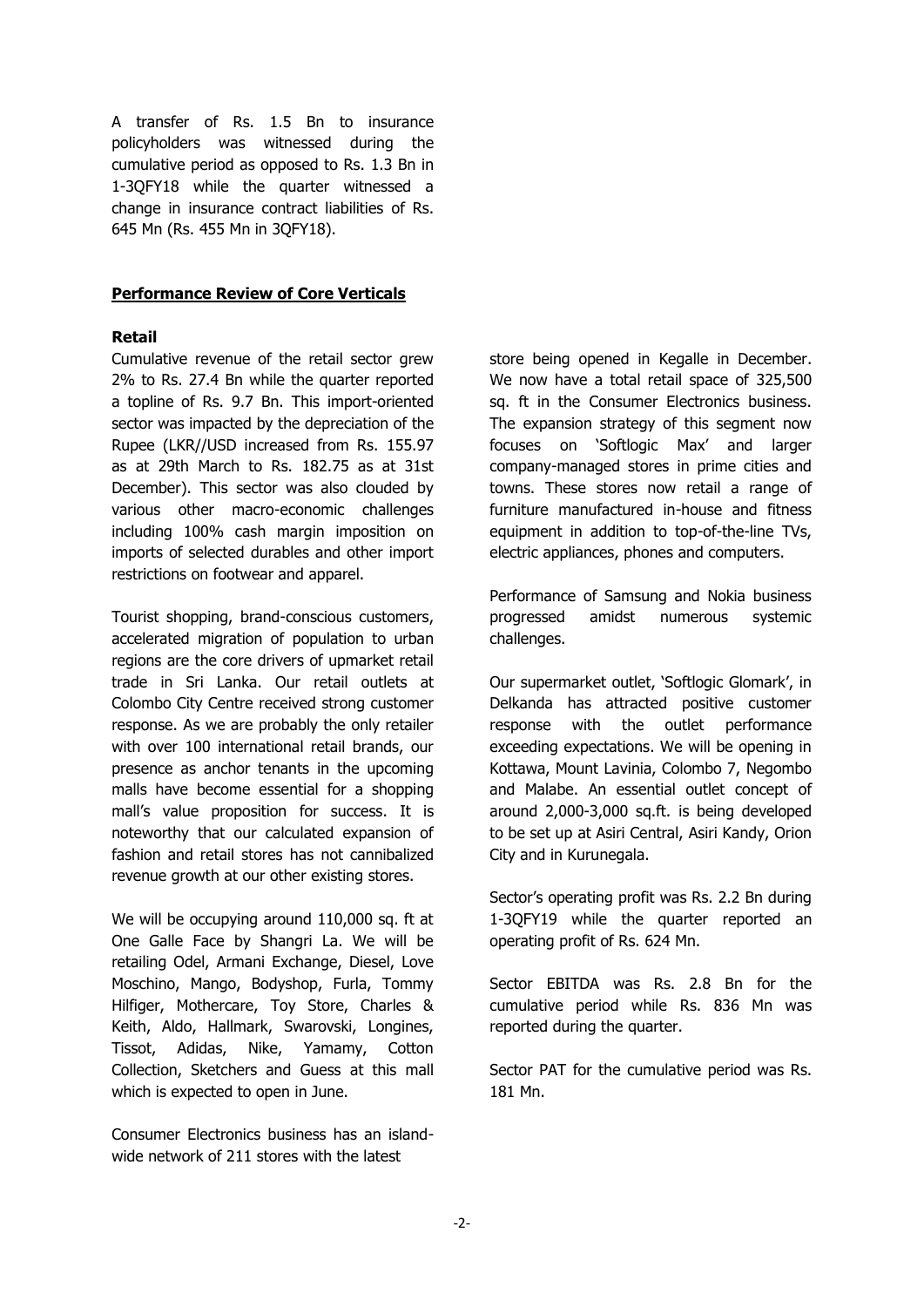#### **Healthcare Services**

Performance of Asiri Group continued on a positive note as the hospital chain awaits the opening of its 190-bed multi-specialty facility in Kandy soon. This facility will provide a range of state-of-the-art medical solutions which would be the first for the region.

Asiri Health revenues steadily increased 10% to Rs. 9.9 Bn during 1-3QFY19 while the quarter reported a topline of Rs. 3.4 Bn (up 12.9%). The revenue was led by Central Hospital Ltd., (36.5% contribution), followed by Asiri Hospital Holdings PLC (30.7%) and Asiri Surgical Hospital PLC (25.6%).

Sector's operating profit declined 14.1% to Rs. 2.4 Bn during the cumulative period while the quarterly operating earnings reported Rs. 825 Mn (down 35.5%). This decline is attributable to one-off gain reported in the comparative period.

Sector EBITDA was Rs. 3 Bn during the period under review with the quarter reporting an EBITDA of Rs.1 Bn.

Asiri's profitability for the period was Rs. 1.3 Bn while the quarter registered a PAT of Rs. 443 Mn.

#### **Information Technology**

IT sector, which now comprises the B2B IT solutions business, saw its revenue for the cumulative period improving 12.3% to Rs. 2.9 Bn while the quarter reported revenues of Rs. 1.1 Bn.

Quarterly operating earnings increased 38.7% to Rs. 89 Mn taking cumulative operating earnings to Rs. 208 Mn (up 42.5%).

EBITDA of the sector moved up 52% to Rs. 108 Mn for the quarter while cumulative EBITDA reported a 31.3% growth to Rs. 266 Mn. Sector PBT was Rs. 54 Mn for the cumulative period while the quarter reported

Rs. 18 Mn PBT. The sector concluded the ninemonths with a PAT of Rs. 41 Mn.

#### **Financial Services**

Financial Services witnessed a topline growth of 24.1% to Rs. 10 Bn during 1-3QFY19 as the quarterly revenue also improved 23.4% to Rs. 3.6 Bn. Cumulative Operating profit was Rs. 1.4 Bn while the quarter reported an operating profit of Rs. 521 Mn. Sector PBT for the quarter was Rs. 148 Mn while cumulative PBT reached Rs. 387 Mn. PAT of the sector registered a 160.2% growth to Rs. 2.6 Bn during 1-3QFY19 while the quarter reported a profitability of Rs. 171 Mn.

Softlogic Life Insurance holds the status as the fastest growing life-insurance company in Sri Lanka with Gross Premiums reaching Rs. 10 Bn (up 32%) for its financial year 2018. The Company has produced a 6-year CAGR of 30.4%, consistently more than doubling the industry growth. Global Insurance Fund, Leapfrog Investments, purchased shares from FMO who previously held 19% of the company since 2012. This transaction which was over Rs. 2 Bn was executed at a substantial premium to market.

Significant flows from foreign clients and local high net-worth clients enabled Softlogic Stockbrokers to retain its position as the No; 2 player in the Industry despite lackluster market conditions.

Softlogic Capital has commenced an initiative that will target Portfolio Management, Equity and Debt Capital Markets, Research and Corporate Advisory to address the vast market potential that is expected in the near future.

Softlogic Finance's assets was Rs. 22.5 Bn as at 31<sup>st</sup> December 2018 while Customer Deposits was Rs. 16 Bn. The uptick in interest rates has made credit more expensive, while restrictions on motor vehicle imports has dampened business zeal in this respect with several hurdles evident for the RFC.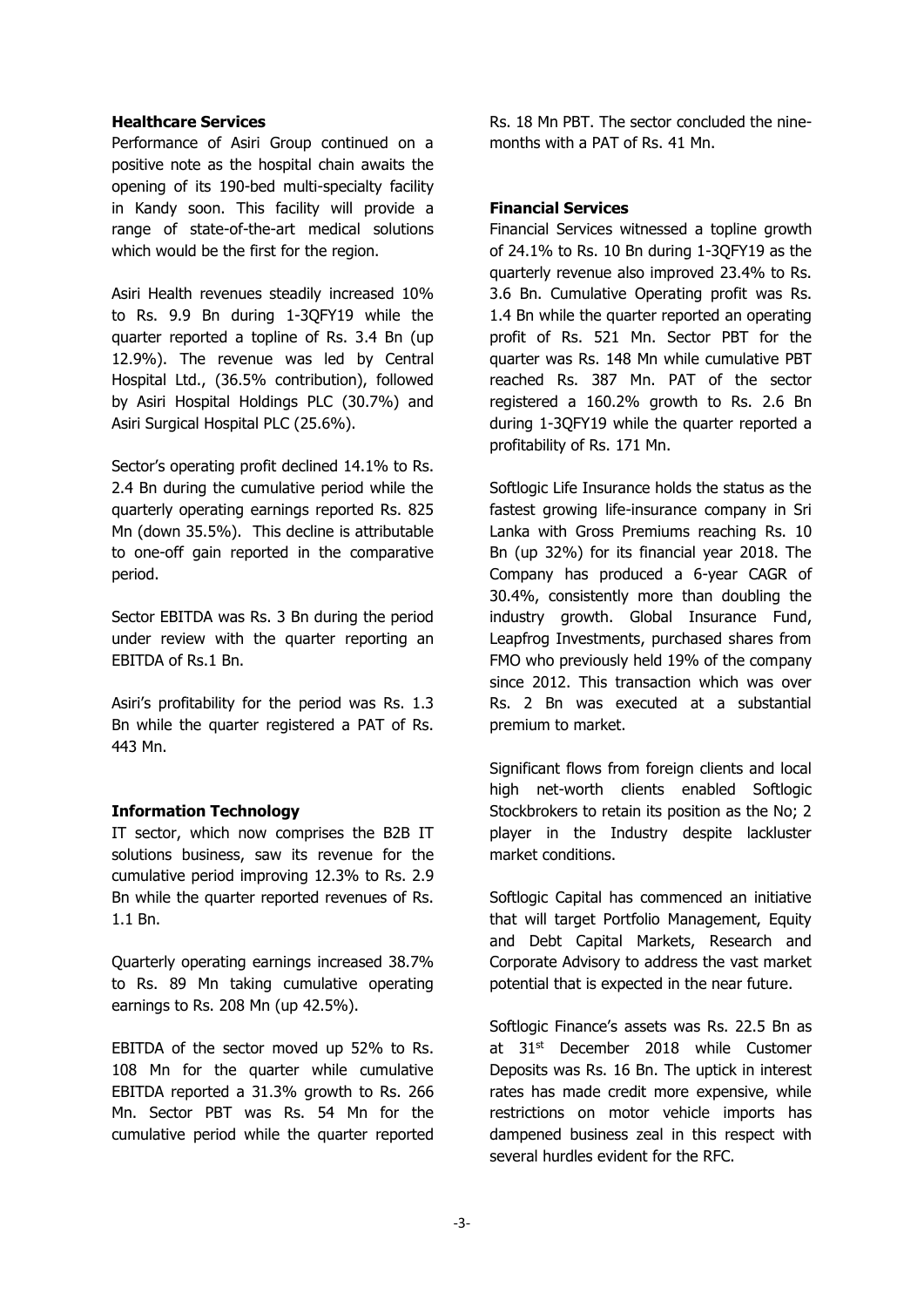#### **Performance Review of Non-Core Verticals**

#### **Automobile**

Automobile sector generated revenues of Rs.1.5 Bn (up 21.9%) during the nine months of financial year end 2019. A contract to supply ambulances to the Ministry of Health, the delivery of which was completed in February.

Suzuki Motors is capitalizing on Group's financial strength and existing distribution infrastructure to support its aggressive expansion phase. The company now has 70 dealers (26 dealers at time of acquisition in 2017).

#### **Leisure & Real Estates**

Leisure sector topline increased to Rs. 1.9 Bn (up 11.3%) during 1-3QFY19. Quarterly revenue rose 12.9% to Rs. 769 Mn in 3QFY19.

Centara emerged to be the key contributor to the sector while Movenpick is yet to contribute to earnings. Movenpick's performance was affected by unrealized forex losses resulting from the hotel's USD denominated borrowings.

#### **Future Outlook**

Although these are challenging times, the Group expansion plans in core sectors will continue as we are optimistic about future consumer demand. Sri Lankans are becoming more sophisticated and are aware of modern global lifestyle changes and hence continued demand for premium brands is expected to grow in conjunction with the tourist influx.

With this in mind, we are making every effort to improve Group synergy with a view to focus on cost-discipline and plans are afoot to buff equity at subsidiary levels to support our expansion plans. With the stabilizing of the Rupee at these levels, we expect the Group to consolidate its efforts with a view to enhance the existing synergies.

We believe that Government policies would be calibrated to inspire the country towards becoming a tourist shopping destination given its strategic location.

**Ashok Pathirage Chairman 15 February 2019**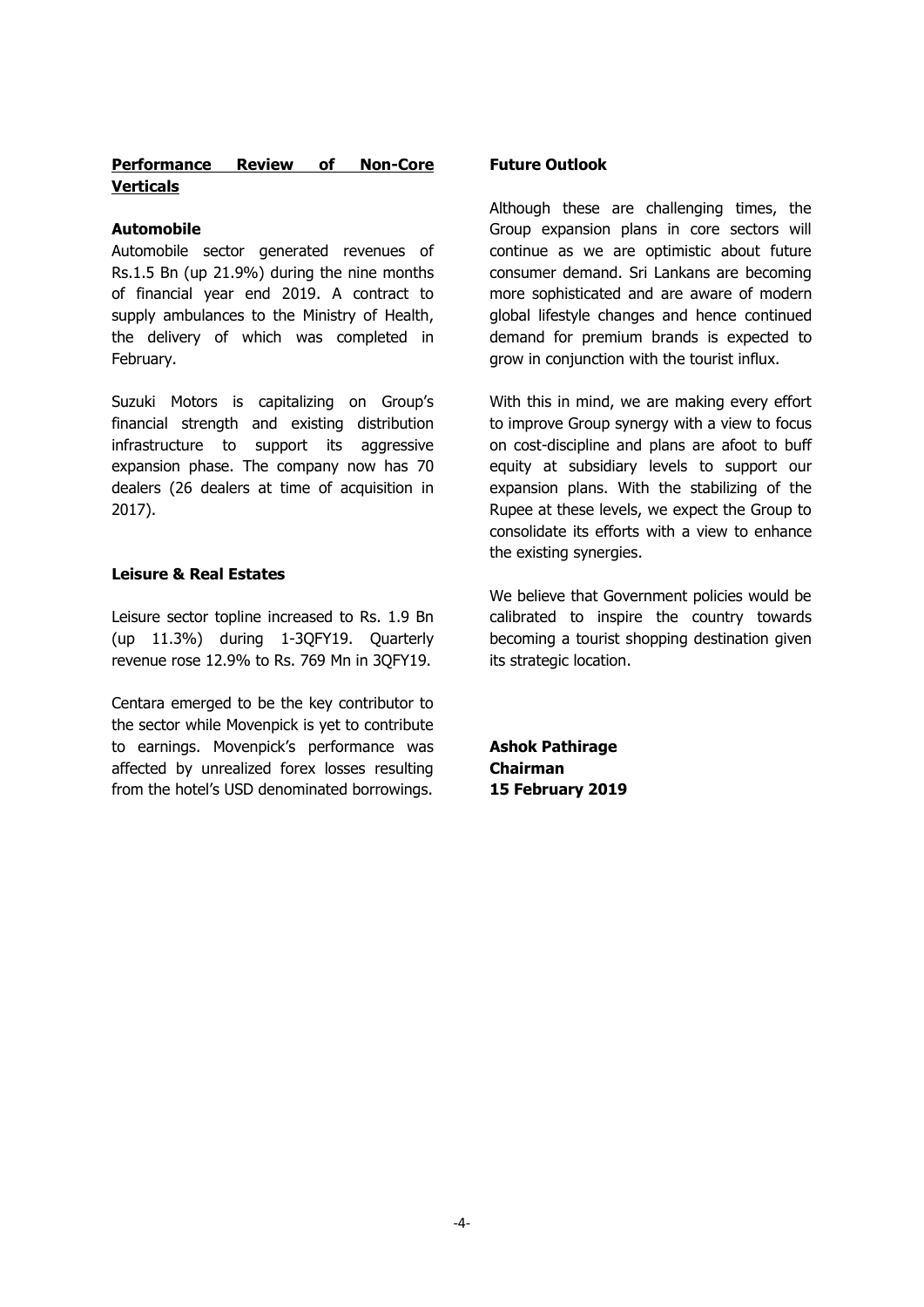#### **CONSOLIDATED INCOME STATEMENT**

| <b>In Rs. '000</b>                                                 | <b>Un-audited</b><br>09 months to<br>31-12-2018 | <b>Un-audited</b><br>09 months to<br>31-12-2017 | Change<br>as a<br>$\frac{9}{6}$ | <b>Un-audited</b><br>03 months to<br>31-12-2018 | <b>Un-audited</b><br>03 months to<br>31-12-2017 | Change<br>as a<br>$\frac{9}{6}$ | <b>Audited 12</b><br>months to<br>31-03-2018 |
|--------------------------------------------------------------------|-------------------------------------------------|-------------------------------------------------|---------------------------------|-------------------------------------------------|-------------------------------------------------|---------------------------------|----------------------------------------------|
| <b>Continuing operations</b>                                       |                                                 |                                                 |                                 |                                                 |                                                 |                                 |                                              |
| Revenue                                                            | 53,584,086                                      | 49,423,800                                      | 8.42                            | 19,711,347                                      | 18,337,783                                      | 7.49                            | 66,018,915                                   |
| Cost of sales                                                      | (33, 971, 171)                                  | (31,792,588)                                    | 6.85                            | (12, 274, 420)                                  | (11,858,263)                                    | 3.51                            | (42, 346, 048)                               |
| <b>Gross profit</b>                                                | 19,612,915                                      | 17,631,212                                      | 11.24                           | 7,436,927                                       | 6,479,520                                       | 14.78                           | 23,672,867                                   |
| Other operating income                                             | 577,873                                         | 1,579,742                                       | (63.42)                         | 200,790                                         | 719,604                                         | (72.10)                         | 1,761,747                                    |
| Distribution expenses                                              | (2,489,387)                                     | (2,506,844)                                     | (0.70)                          | (943, 874)                                      | (917, 976)                                      | 2.82                            | (3, 114, 739)                                |
| Administrative expenses                                            | (11, 878, 109)                                  | (9,796,461)                                     | 21.25                           | (4,753,062)                                     | (3,425,813)                                     | 38.74                           | (14,013,166)                                 |
| <b>Results from operating activities</b>                           | 5,823,292                                       | 6,907,649                                       | (15.70)                         | 1,940,781                                       | 2,855,335                                       | (32.03)                         | 8,306,709                                    |
| Finance income                                                     | 871,668                                         | 879,468                                         | (0.89)                          | 421,006                                         | 308,179                                         | 36.61                           | 1,103,805                                    |
| Finance expenses                                                   | (4,625,783)                                     | (4,371,234)                                     | 5.82                            | (1,949,915)                                     | (1,629,928)                                     | 19.63                           | (5,959,866)                                  |
| <b>Net finance cost</b>                                            | (3,754,115)                                     | (3,491,766)                                     | 7.51                            | (1,528,909)                                     | (1, 321, 749)                                   | 15.67                           | (4,856,061)                                  |
| Change in fair value of investment property                        |                                                 |                                                 | $\blacksquare$                  |                                                 |                                                 |                                 | 198,000                                      |
| Share of profit of equity accounted investees                      | 3,668                                           | 15,323                                          | (76.06)                         | (4,590)                                         | 6,543                                           | (170.15)                        | 19,787                                       |
| Change in insurance contract liabilities                           | (1,454,977)                                     | (1,328,415)                                     | 9.53                            | (644, 451)                                      | (455, 107)                                      | 41.60                           | (1, 374, 037)                                |
| Change in contract liability due to transfer of one-off<br>surplus | ٠                                               |                                                 | $\blacksquare$                  | ٠                                               |                                                 |                                 | 798,004                                      |
| Profit before tax                                                  | 617,868                                         | 2,102,791                                       | (70.62)                         | (237, 169)                                      | 1,085,022                                       | (121.86)                        | 3,092,402                                    |
| Tax expense                                                        | 1,481,702                                       | (471, 834)                                      | (414.03)                        | (89, 811)                                       | (131, 931)                                      | (31.93)                         | (814, 359)                                   |
| Profit for the period                                              | 2,099,570                                       | 1,630,957                                       | 28.73                           | (326, 980)                                      | 953,091                                         | (134.31)                        | 2,278,043                                    |
| <b>Attributable to:</b>                                            |                                                 |                                                 |                                 |                                                 |                                                 |                                 |                                              |
| Equity holders of the parent                                       | 74,832                                          | 79,461                                          | (5.83)                          | (346, 621)                                      | 76,998                                          | (550.17)                        | 204,200                                      |
| Non-controlling interest                                           | 2,024,738                                       | 1,551,496                                       | 30.50                           | 19,641                                          | 876,093                                         | (97.76)                         | 2,073,843                                    |
|                                                                    | 2,099,570                                       | 1,630,957                                       | 28.73                           | (326, 980)                                      | 953,091                                         | (134.31)                        | 2,278,043                                    |
|                                                                    |                                                 |                                                 |                                 |                                                 |                                                 |                                 |                                              |
| Earnings per share - Basic (Rs.)                                   | 0.07                                            | 0.10                                            | (34.36)                         | (0.29)                                          | 0.10                                            | (392.33)                        | 0.26                                         |
| Dividend per share - Rs.                                           | 0.50                                            | 0.65                                            | (23.08)                         |                                                 |                                                 |                                 | 0.65                                         |
|                                                                    |                                                 |                                                 |                                 |                                                 |                                                 |                                 |                                              |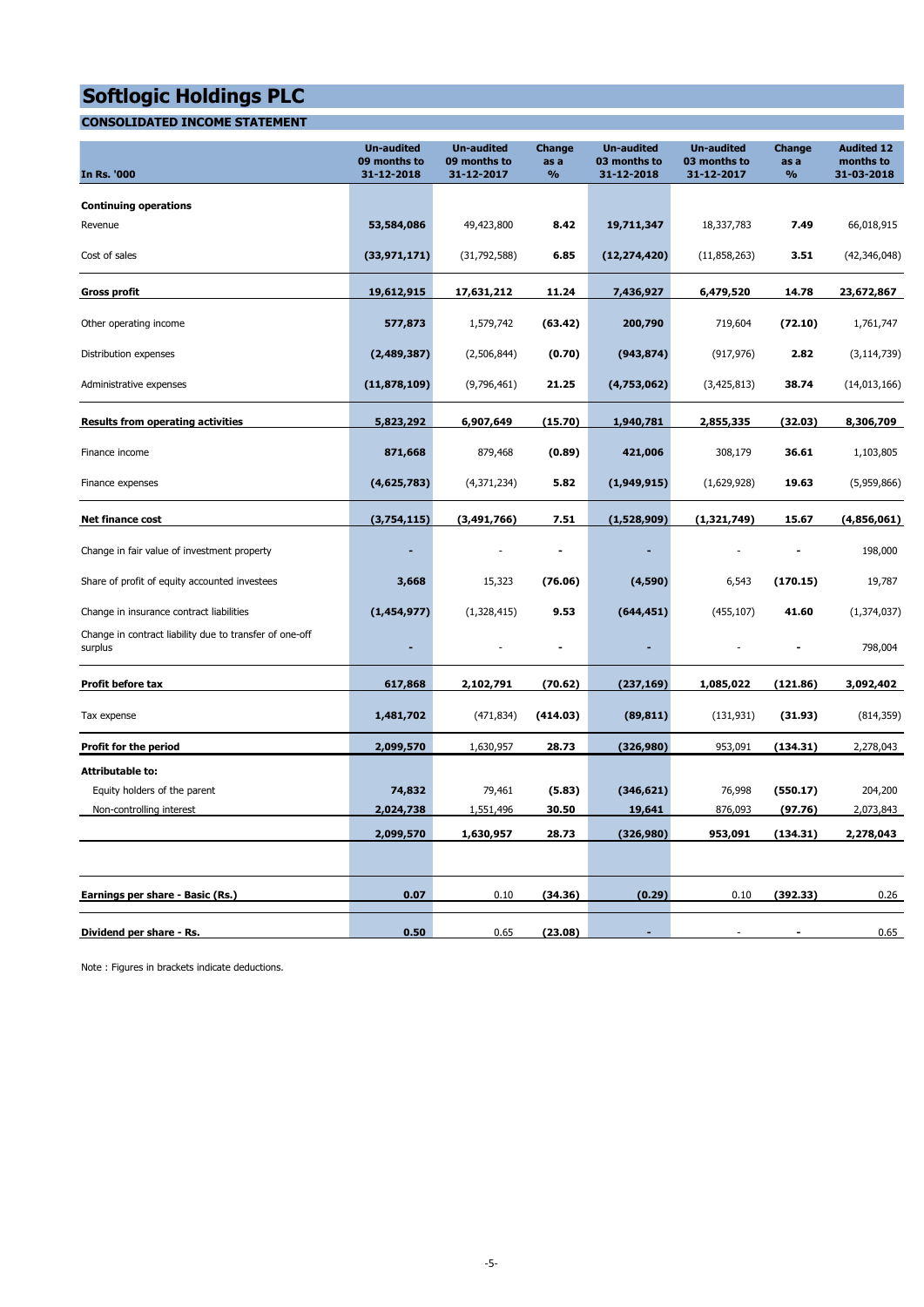#### **CONSOLIDATED STATEMENT OF COMPREHENSIVE INCOME**

| <b>In Rs. '000</b>                                                                                     | <b>Un-audited</b><br>09 months to<br>31-12-2018 | <b>Un-audited</b><br>09 months to<br>31-12-2017 | Change<br>as a<br>$\frac{9}{6}$ | <b>Un-audited</b><br>03 months to<br>31-12-2018 | Un-audited<br>03 months to<br>31-12-2017 | Change<br>as a<br>$\frac{9}{6}$ | <b>Audited 12</b><br>months to<br>31-03-2018 |
|--------------------------------------------------------------------------------------------------------|-------------------------------------------------|-------------------------------------------------|---------------------------------|-------------------------------------------------|------------------------------------------|---------------------------------|----------------------------------------------|
| Profit for the period                                                                                  | 2,099,570                                       | 1,630,957                                       | 28.73                           | (326,980)                                       | 953,091                                  | (134.31)                        | 2,278,043                                    |
| Other comprehensive income<br><b>Continuing operations</b>                                             |                                                 |                                                 |                                 |                                                 |                                          |                                 |                                              |
| Other comprehensive income to be reclassified to<br>income statement in subsequent periods             |                                                 |                                                 |                                 |                                                 |                                          |                                 |                                              |
| Currency translation of foreign operations                                                             | (7, 984)                                        | (4,221)                                         | 89.15                           | (4,744)                                         | 473                                      | (1, 102.96)                     | (3,063)                                      |
| Net change in fair value on derivative financial instruments                                           | (747, 400)                                      | 3,070                                           | (24, 445.28)                    | (379, 414)                                      | (1, 585)                                 | 23,837.79                       | (34, 266)                                    |
| Net (loss) / gain on available-for-sale financial assets                                               | (552, 456)                                      | 522,876                                         | (205.66)                        | (134, 910)                                      | 151,760                                  | (188.90)                        | 463,171                                      |
| Available-for-sale financial assets reclassified to income<br>statement                                | 9,031                                           | 6,850                                           | 31.84                           | 14,129                                          | 1,312                                    | 976.91                          | 17,641                                       |
| Net other comprehensive income/ (loss) to be reclassified to<br>income statement in subsequent periods | (1, 298, 809)                                   | 528,575                                         | (345.72)                        | (504, 939)                                      | 151,960                                  | (432.28)                        | 443,483                                      |
|                                                                                                        |                                                 |                                                 |                                 |                                                 |                                          |                                 |                                              |
| Other comprehensive income not to be reclassified<br>to income statement in subsequent periods         |                                                 |                                                 |                                 |                                                 |                                          |                                 |                                              |
| Revaluation of land and buildings                                                                      |                                                 | 23,533                                          | (100.00)                        |                                                 | 23,533                                   | (100.00)                        | 2.580.861                                    |
| Re-measurement gain/ (loss) on employee benefit liabilities                                            | (3,075)                                         | 2,451                                           | (225.46)                        | (3,075)                                         | 2,451                                    | (225.46)                        | (74, 103)                                    |
| Share of other comprehensive income of equity accounted<br>investments (net of tax)                    |                                                 |                                                 |                                 |                                                 |                                          |                                 | (80)                                         |
| Tax on other comprehensive income not to be reclassified to<br>income statement in subsequent periods  |                                                 |                                                 |                                 | ٠                                               |                                          |                                 | (2,401,415)                                  |
| Net other comprehensive income not to be reclassified to<br>income statement in subsequent periods     | (3,075)                                         | 25,984                                          | (111.83)                        | (3,075)                                         | 25,984                                   | (111.83)                        | 105,263                                      |
| Other comprehensive income/ (loss) from continuing<br>operations for the period, net of tax            | (1,301,884)                                     | 554,559                                         | (334.76)                        | (508, 014)                                      | 177,944                                  | (385.49)                        | 548,746                                      |
| Total comprehensive income for the period, net of tax                                                  | 797,686                                         | 2,185,516                                       | (63.50)                         | (834,994)                                       | 1,131,035                                | (173.83)                        | 2,826,789                                    |
|                                                                                                        |                                                 |                                                 |                                 |                                                 |                                          |                                 |                                              |
| <b>Attributable to:</b>                                                                                |                                                 |                                                 |                                 |                                                 |                                          |                                 |                                              |
| Equity holders of the parent                                                                           | (896, 744)                                      | 294,380                                         | (404.62)                        | (777, 755)                                      | 122,942                                  | (732.62)                        | 450,413                                      |
| Non-controlling interest                                                                               | 1,694,430                                       | 1,891,136                                       | (10.40)                         | (57, 239)                                       | 1,008,093                                | (105.68)                        | 2,376,376                                    |
|                                                                                                        | 797,686                                         | 2,185,516                                       | (63.50)                         | (834,994)                                       | 1,131,035                                | (173.83)                        | 2,826,789                                    |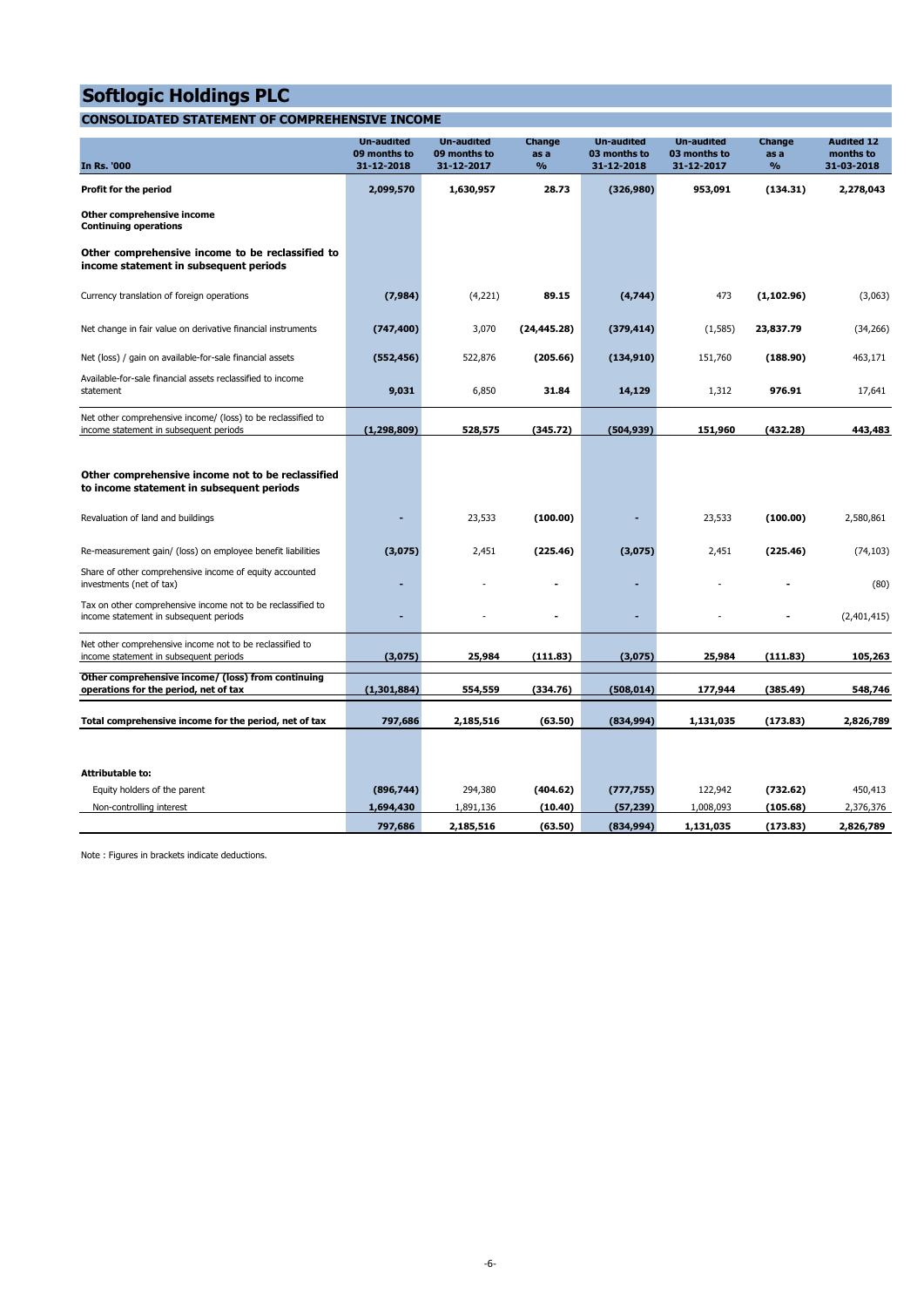### **CONSOLIDATED STATEMENT OF FINANCIAL POSITION**

|                                                     | <b>Un-audited</b>        | <b>Un-audited</b>       | <b>Audited</b>          |
|-----------------------------------------------------|--------------------------|-------------------------|-------------------------|
|                                                     | as at                    | as at                   | as at                   |
| <b>In Rs. '000</b>                                  | 31-12-2018               | 31-12-2017              | 31-03-2018              |
| <b>ASSETS</b>                                       |                          |                         |                         |
| <b>Non-current assets</b>                           |                          |                         |                         |
| Property, plant and equipment                       | 44,098,270               | 38,062,855              | 41,337,923              |
| Lease rentals paid in advance                       | 804,734                  | 855,779                 | 805,601                 |
| Investment property                                 | 1,423,062                | 1,037,000               | 1,238,300               |
| Intangible assets                                   | 8,812,518                | 8,551,027               | 8,610,364               |
| Investments in equity accounted investments         | 74,803                   | 107,502                 | 111,885                 |
| Non-current financial assets                        | 15,375,699               | 11,958,379              | 10,564,380              |
| Rental receivable on lease assets and hire purchase | 1,547,941                | 807,721                 | 1,042,759               |
| Other non-current assets                            | 2,588,558                | 339,745                 | 928,503                 |
| Deferred tax assets                                 | 3,052,512                | 923,641                 | 749,406                 |
|                                                     | 77,778,097               | 62,643,649              | 65,389,121              |
| <b>Current assets</b>                               |                          |                         |                         |
| Inventories                                         | 12,136,916               | 9,320,647               | 11,250,539              |
| Trade and other receivables                         | 12,870,926               | 9,915,678               | 11,838,130              |
| Loans and advances                                  | 9,051,196                | 11,267,843              | 13,098,641              |
| Rental receivable on lease assets and hire purchase | 476,941                  | 157,644                 | 523,777                 |
| Amounts due from related parties                    | 3,628                    | 757                     | 807                     |
| Other current assets                                | 5,783,930                | 5,820,267               | 3,449,051               |
| Short term investments                              | 6,834,878                | 6,733,399               | 7,120,608               |
| Cash in hand and at bank                            | 3,189,309                | 5,206,646               | 6,151,833               |
|                                                     | 50,347,724               | 48,422,881              | 53,433,386              |
| <b>Total assets</b>                                 | 128,125,821              | 111,066,530             | 118,822,507             |
|                                                     |                          |                         |                         |
| <b>EQUITY AND LIABILITIES</b>                       |                          |                         |                         |
| Equity attributable to equity holders of the parent |                          |                         |                         |
| Stated capital                                      | 12,119,235               | 5,089,000               | 8,195,383               |
| Revenue reserves                                    | (1, 100, 036)            | (312,739)               | (577, 403)              |
| Other components of equity                          | 2,892,151                | 3,679,141               | 3,973,279               |
| Non-controlling interests                           | 13,911,350<br>10,629,140 | 8,455,402<br>8,843,790  | 11,591,259<br>9,325,667 |
| <b>Total equity</b>                                 | 24,540,490               | 17,299,192              | 20,916,926              |
|                                                     |                          |                         |                         |
|                                                     |                          |                         |                         |
| <b>Non-current liabilities</b>                      |                          |                         |                         |
| Insurance contract liabilities                      | 8,612,568                | 7,944,973<br>26,109,395 | 7,192,591               |
| Interest bearing borrowings<br>Public deposits      | 23,762,200<br>3,840,648  | 3,811,335               | 25,729,331<br>3,237,633 |
| Deferred tax liabilities                            | 2,933,587                | 447,509                 | 2,829,959               |
| Employee benefit liabilities                        | 1,116,446                | 882,039                 | 1,012,888               |
| Other deferred liabilities                          | 105,871                  | 125,320                 | 127,635                 |
| Other non-current financial liabilities             | 115,208                  | 38,576                  | 122,502                 |
|                                                     | 40,486,528               | 39,359,147              | 40,252,539              |
|                                                     |                          |                         |                         |
| <b>Current liabilities</b>                          |                          |                         |                         |
| Trade and other payables                            | 7,505,803                | 7,792,720               | 7,268,577               |
| Amounts due to related parties                      | 8,642                    | 12,657                  | 7,566                   |
| Income tax liabilities                              | 227,996                  | 487,874                 | 348,372                 |
| Other current financial liabilities                 | 24,088,081               | 20,788,156              | 23,607,505              |
| Current portion of interest bearing borrowings      | 9,593,848                | 6,703,535               | 7,244,641               |
| Other current liabilities                           | 1,892,258                | 1,347,674               | 1,467,326               |
| Public deposits                                     | 12,040,643               | 13,129,274              | 13,063,838              |
| Bank overdrafts                                     | 7,741,532                | 4,146,301               | 4,645,217               |
|                                                     | 63,098,803               | 54,408,191              | 57,653,042              |
| <b>Total equity and liabilities</b>                 | 128,125,821              | 111,066,530             | 118,822,507             |

I certify that the financial statements comply with the requirements of the Companies Act No. 7 of 2007.

**-sgd -**

Group Chief Financial Officer

The Board of directors is responsible for the preparation and presentation of these financial statements.

**-sgd - -sgd -** Chairman Director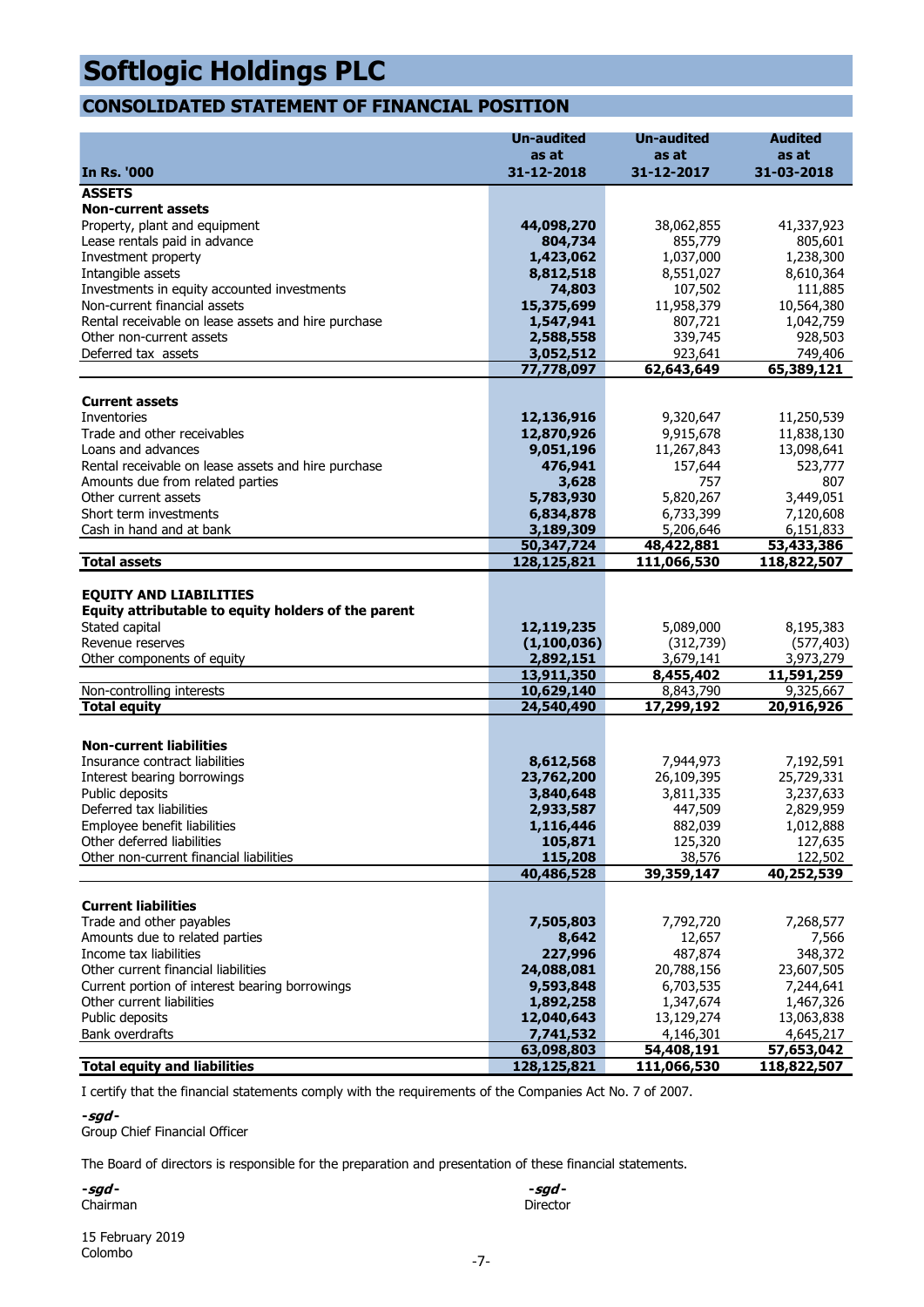#### **CONSOLIDATED STATEMENT OF CHANGES IN EQUITY**

#### **GROUP**

|                                                                              | Attributable to equity holders of parent             |                          |                                            |                               |                                               |                                          | Non-<br>controlling                 | <b>Total</b><br>equity   |                                   |                           |                          |                          |                                       |
|------------------------------------------------------------------------------|------------------------------------------------------|--------------------------|--------------------------------------------|-------------------------------|-----------------------------------------------|------------------------------------------|-------------------------------------|--------------------------|-----------------------------------|---------------------------|--------------------------|--------------------------|---------------------------------------|
| <b>In Rs. '000</b>                                                           | <b>Stated</b><br>capital                             | Treasurv<br>shares       | <b>Restricted</b><br>regulatory<br>reserve | <b>Revaluation</b><br>reserve | Foreign<br>currency<br>translation<br>reserve | <b>Available-</b><br>for-sale<br>reserve | <b>Statutory</b><br>reserve<br>fund | <b>Other</b><br>reserves | <b>Cash flow</b><br>hedge reserve | <b>Revenue</b><br>reserve | <b>Total</b>             | interest                 |                                       |
| As at 01 April 2018                                                          | 8,195,383                                            | $\overline{\phantom{a}}$ | 309,613                                    | 4,774,665                     | (46, 325)                                     | (530, 887)                               | 215,063                             | (569, 884)               | (178, 966)                        | (577, 403)                | 11,591,259               | 9,325,667                | 20,916,926                            |
| Profit for the period<br>Other comprehensive income                          | $\overline{\phantom{a}}$                             |                          |                                            |                               | (7, 984)                                      | (215, 642)                               |                                     |                          | (746, 757)                        | 74,832<br>(1, 193)        | 74,832<br>(971, 576)     | 2,024,738<br>(330, 308)  | 2,099,570<br>(1, 301, 884)            |
| <b>Total Comprehensive income</b>                                            | $\overline{\phantom{a}}$                             |                          |                                            | $\overline{\phantom{a}}$      | (7,984)                                       | (215, 642)                               | $\overline{\phantom{a}}$            |                          | (746, 757)                        | 73,639                    | (896, 744)               | 1,694,430                | 797,686                               |
| Issue of shares<br>Acquisitions, disposals and changes in non-controlling    | 3,923,852                                            | $\overline{\phantom{a}}$ |                                            |                               |                                               |                                          |                                     |                          |                                   |                           | 3,923,852                | $\overline{\phantom{a}}$ | 3,923,852                             |
| interest<br>Dividend paid<br>Subsidiary dividend to non-controlling interest | $\overline{\phantom{a}}$<br>$\overline{\phantom{a}}$ | $\overline{\phantom{a}}$ |                                            |                               |                                               | $\overline{\phantom{a}}$                 | $\sim$                              | (110, 745)               | $\overline{\phantom{a}}$          | (596, 272)                | (110, 745)<br>(596, 272) | (359, 932)<br>(31, 025)  | (470, 677)<br>(596, 272)<br>(31, 025) |
| As at 31 December 2018                                                       | 12,119,235                                           | $\sim$                   | 309,613                                    | 4,774,665                     | (54, 309)                                     | (746, 529)                               | 215,063                             | (680, 629)               | (925, 723)                        | (1,100,036)               | 13,911,350               | 10,629,140               | 24,540,490                            |
|                                                                              |                                                      |                          |                                            |                               |                                               |                                          |                                     |                          |                                   |                           |                          |                          |                                       |
| As at 01 April 2017                                                          | 5,089,000                                            | (55, 921)                | $\sim$                                     | 4,628,655                     | (43, 263)                                     | (718, 502)                               | 175,022                             | (491, 235)               | (144, 727)                        | 108,358                   | 8,547,387                | 7,075,209                | 15,622,596                            |
| Profit for the period<br>Othor Compushonorius income                         |                                                      |                          |                                            | 0.121                         | (1.221)                                       | <b>DOE OOE</b>                           |                                     |                          | 2002                              | 79,461<br>$\Omega$        | 79,461<br><b>314.010</b> | 1,551,496<br>220.640     | 1,630,957<br>PPA PPA                  |

| As at 31 December 2017                                                             | 5,089,000 | (55, 921) |                          | 4,637,786 | (47, 484) | (512, 507) | 173,166                  | (374,235) | (141, 664) | (312,739)  | 8,455,402  | 8,843,790  | 17,299,192 |
|------------------------------------------------------------------------------------|-----------|-----------|--------------------------|-----------|-----------|------------|--------------------------|-----------|------------|------------|------------|------------|------------|
| Subsidiary dividend to non-controlling interest                                    |           |           |                          |           |           |            |                          |           |            |            |            | (143, 346) | (143, 346) |
| Dividend paid                                                                      |           | $\sim$    | $\overline{\phantom{0}}$ | . .       |           |            | $\overline{\phantom{a}}$ |           |            | (503, 365) | (503, 365) |            | (503, 365) |
| interest                                                                           |           |           | $\overline{\phantom{a}}$ |           |           |            |                          | 117,000   |            |            | 117,000    | 20,791     | 137,791    |
| Transfer to reserve fund<br>Acquisitions, disposals and changes in non-controlling |           |           | -                        |           |           |            | (1,856)                  |           | -          | 1,856      |            |            |            |
| <b>Total Comprehensive income</b>                                                  |           |           | $\overline{\phantom{a}}$ | 9,131     | (4,221)   | 205,995    | <b>.</b>                 |           | 3,063      | 80,412     | 294,380    | 1,891,136  | 2,185,516  |
| Other Comprehensive income                                                         |           |           |                          | 9,131     | (4,221)   | 205,995    |                          |           | 3,063      | 951        | 214,919    | 339,640    | 554,559    |
| Profit for the period                                                              |           |           | $\overline{\phantom{0}}$ |           |           |            |                          |           | . .        | 79,461     | 79,461     | 1,551,496  | 1,630,957  |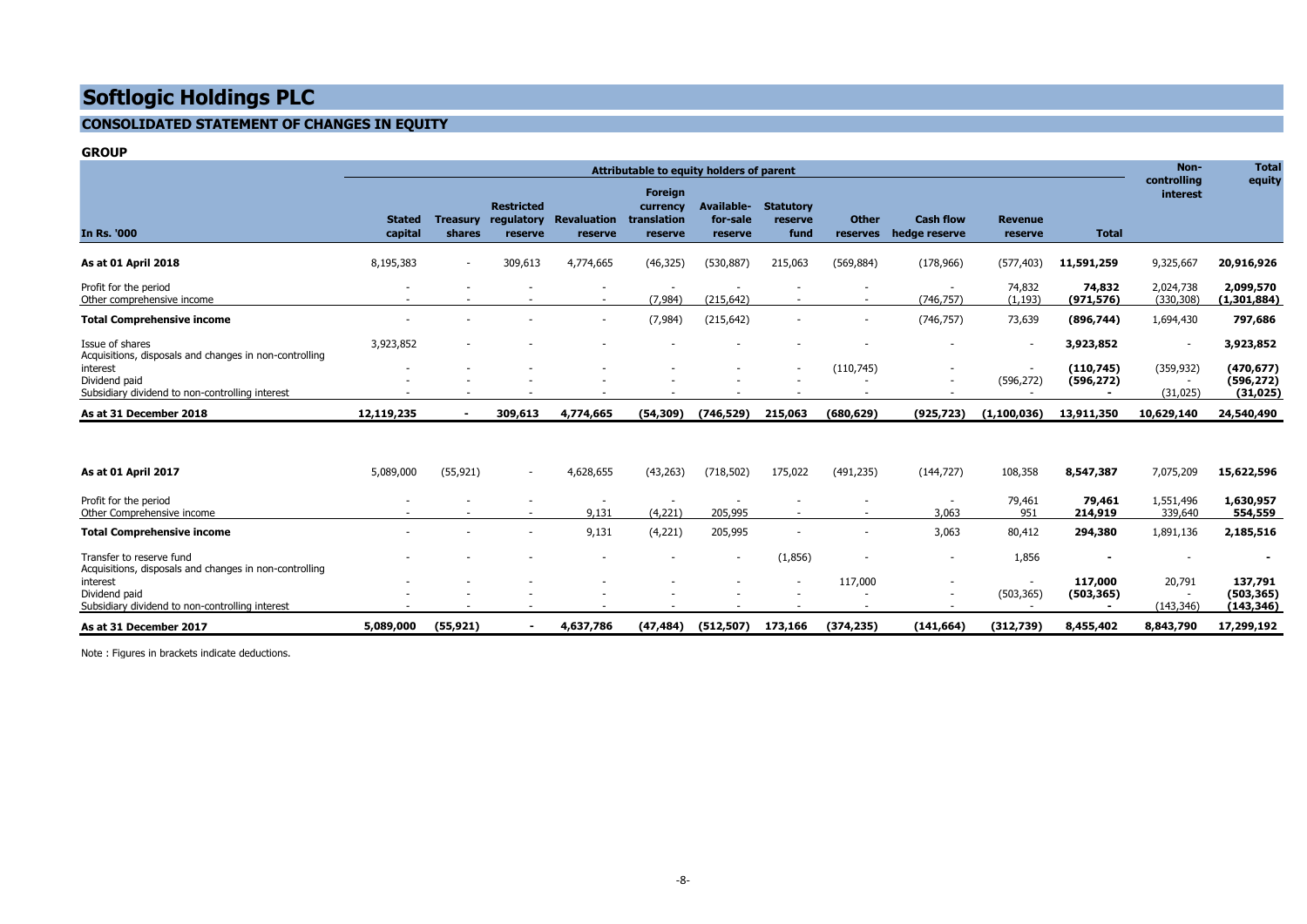### **CONSOLIDATED CASH FLOW STATEMENT**

|                                                                                                                      | <b>Un-audited</b>        | <b>Un-audited</b>        | <b>Audited 12</b>       |
|----------------------------------------------------------------------------------------------------------------------|--------------------------|--------------------------|-------------------------|
|                                                                                                                      | 09 months to             | 09 months to             | months to               |
| <b>In Rs. '000</b>                                                                                                   | 31-12-2018               | 31-12-2017               | 31-03-2018              |
| <b>CASH FLOWS FROM OPERATING ACTIVITIES</b>                                                                          |                          |                          |                         |
| Profit before tax from continuing operations                                                                         | 617,868                  | 2,102,791                | 3,092,402               |
|                                                                                                                      |                          |                          |                         |
| <b>Adjustments for:</b>                                                                                              |                          |                          |                         |
| Finance income                                                                                                       | (871, 668)               | (879, 468)               | (1, 103, 805)           |
| Finance cost<br>Change in fair value of investment property                                                          | 4,625,783                | 4,371,234                | 5,959,866<br>(198,000)  |
| Share of results of equity accounted investees                                                                       | (3,668)                  | (15, 323)                | (19, 787)               |
| Gratuity provision and related cost                                                                                  | 159,008                  | 146,602                  | 218,953                 |
| Provisions for/ write-off of impaired receivables                                                                    | 256,262                  | 114,779                  | 252,445                 |
| Provision for write-off of inventories                                                                               | 53,044                   | 77,584                   | 108,930                 |
| Provisions for/ write-off of loans and advances                                                                      | 5,778                    | 7,955                    | 102,829                 |
| Provisions for/ write-off of investments in lease and hire purchase<br>Depreciation of property, plant and equipment | 14,561<br>1,853,061      | (39, 343)<br>1,694,947   | (18,091)<br>2,284,583   |
| Profit on sale of property, plant and equipment                                                                      | (7,004)                  | (12,098)                 | (19, 558)               |
| Loss/ (profit) on sale of investments                                                                                | 75,145                   | (185, 500)               | (335, 499)              |
| Unrealised (profit)/ loss on foreign exchange                                                                        | 11,170                   | (28, 171)                | 19,271                  |
| Amortisation/ impairment of intangible assets                                                                        | 261,700                  | 268,919                  | 358,068                 |
| Amortisation of prepaid lease rentals                                                                                | 867                      | 827                      | 1,116                   |
| Increase/ (decrease) in deferred income                                                                              | (38, 788)                | (40, 834)                | (7, 483)                |
| Impairment & derecognition of property, plant & equipment<br>Profit before working capital changes                   | 15,499<br>7,028,618      | 8,778<br>7,593,679       | 18,705<br>10,714,945    |
|                                                                                                                      |                          |                          |                         |
| (Increase) / decrease in inventories                                                                                 | (749, 827)               | (294, 612)               | (2, 255, 849)           |
| (Increase) / decrease in trade and other receivables                                                                 | (1,559,316)              | (1,457,318)              | (3, 125, 663)           |
| (Increase) / decrease in loans and advances                                                                          | 335,734                  | 1,312,104                | 1,092,599               |
| (Increase) / decrease in investments in lease and hire purchase                                                      | (472,906)                | (98,081)                 | (720, 680)              |
| (Increase) / decrease in other current assets                                                                        | (2,485,595)              | (2, 131, 099)            | (735, 564)              |
| (Increase) / decrease in amounts due from related parties<br>Increase / (decrease) in trade and other payables       | (2,821)<br>(44,037)      | (423)<br>838,976         | (474)<br>295,561        |
| Increase / (decrease) in amounts due to related parties                                                              | 1,077                    | (4,908)                  | (10,000)                |
| Increase / (decrease) in other current liabilities                                                                   | 441,954                  | (90, 763)                | (11,009)                |
| Increase / (decrease) in public deposits                                                                             | (420, 180)               | 905,111                  | 265,973                 |
| Increase / (decrease) in insurance contract liabilities                                                              | 1,419,977                | 1,328,415                | 576,033                 |
| Cash generated from/ (used in) operations                                                                            | 3,492,678                | 7,901,081                | 6,085,872               |
| Finance income received                                                                                              |                          |                          |                         |
| Finance expenses paid                                                                                                | 898,658<br>(4,369,556)   | 416,480<br>(4,289,847)   | 947,843<br>(5,899,483)  |
| Dividend received                                                                                                    | 35,045                   | 3,015                    | 3,015                   |
| Tax paid                                                                                                             | (725, 477)               | (817, 963)               | (1,265,120)             |
| Gratuity paid                                                                                                        | (92, 058)                | (69, 845)                | (87, 901)               |
| Net cash flow from/ (used in) operating activities                                                                   | (760, 710)               | 3,142,921                | (215, 774)              |
|                                                                                                                      |                          |                          |                         |
| CASH FLOWS FROM / (USED IN) INVESTING ACTIVITIES<br>Purchase and construction of property, plant and equipment       | (4, 116, 987)            | (3,285,495)              | (4,510,011)             |
| Addition to investment property                                                                                      | (18, 225)                |                          | (3,300)                 |
| Addition to intangible assets                                                                                        | (100, 629)               | (119, 645)               | (256, 485)              |
| (Increase)/ decrease in other non-current assets                                                                     | (1,618,530)              | (103, 199)               | (691, 957)              |
| (Purchase) / disposal of short term investments (net)                                                                | (1,208,681)              | (1,378,883)              | (1, 125, 217)           |
| Dividends received                                                                                                   | 11,491                   | 41,015                   | 68,279                  |
| (Purchase) / disposal of non-current financial assets                                                                | (1, 179, 934)            | 778,362                  | 991,812                 |
| Acquisition of subsidiaries<br>(A)<br>Increase in interest in subsidiaries                                           | (948, 259)<br>(384, 050) | (215, 100)<br>(460, 997) | (214,050)<br>(513, 932) |
| Proceeds from disposal of controlling interest                                                                       |                          | 582,336                  | 794,836                 |
| Proceeds from sale of treasury shares (net)                                                                          |                          |                          | 89,863                  |
| Proceeds from sale of property, plant and equipment                                                                  | 41,233                   | 80,088                   | 59,385                  |
| Net cash flow used in investing activities                                                                           | (9,522,571)              | (4,081,518)              | (5,310,777)             |
|                                                                                                                      |                          |                          |                         |
| CASH FLOWS FROM / (USED IN) FINANCING ACTIVITIES<br>Proceeds from issue of equity shares                             |                          |                          |                         |
| Dividend paid to non-controlling interest                                                                            | 3,923,852<br>(31, 025)   | (143, 346)               | 3,106,383<br>(615, 648) |
| Proceeds from long term borrowings                                                                                   | 4,700,862                | 1,672,901                | 3,878,419               |
| Repayment of long term borrowings                                                                                    | (5,627,323)              | (4,947,719)              | (6,697,977)             |
| (Increase) / decrease in other non-current financial liabilities                                                     | (7, 293)                 | 403                      | 84,339                  |
| Proceeds from / (repayment of) other current financial liabilities (net)                                             | 480,576                  | 8,476,956                | 11,297,002              |
| Dividend paid to equity holders of parent                                                                            | (596, 272)               | (503, 365)               | (503, 365)              |
| Net cash flow from financing activities                                                                              | 2,843,377                | 4,555,830                | 10,549,153              |
| NET INCREASE / (DECREASE) IN CASH AND CASH EQUIVALENTS                                                               | (7,439,904)              | 3,617,233                | 5,022,602               |
| CASH AND CASH EQUIVALENTS AT THE BEGINNING                                                                           | 5,888,960                | 866,428                  | 866,428                 |
| Effect of exchange rate changes                                                                                      | 59                       | (64)                     | (70)                    |
| CASH AND CASH EQUIVALENTS AT THE END                                                                                 | (1,550,885)              | 4,483,597                | 5,888,960               |
| ANALYSIS OF CASH AND CASH EQUIVALENTS                                                                                |                          |                          |                         |
| <b>Favourable balances</b>                                                                                           |                          |                          |                         |
| Cash in hand and at Bank                                                                                             | 3,189,309                | 5,206,646                | 6,151,833               |
| Short term investments                                                                                               | 3,001,338                | 3,423,252                | 4,382,344               |
| <b>Unfavourable balances</b>                                                                                         |                          |                          |                         |
| Bank overdrafts                                                                                                      | (7,741,532)              | (4, 146, 301)            | (4,645,217)             |
| <b>Cash and cash equivalents</b>                                                                                     | (1,550,885)              | 4,483,597                | <u>5,888,960</u>        |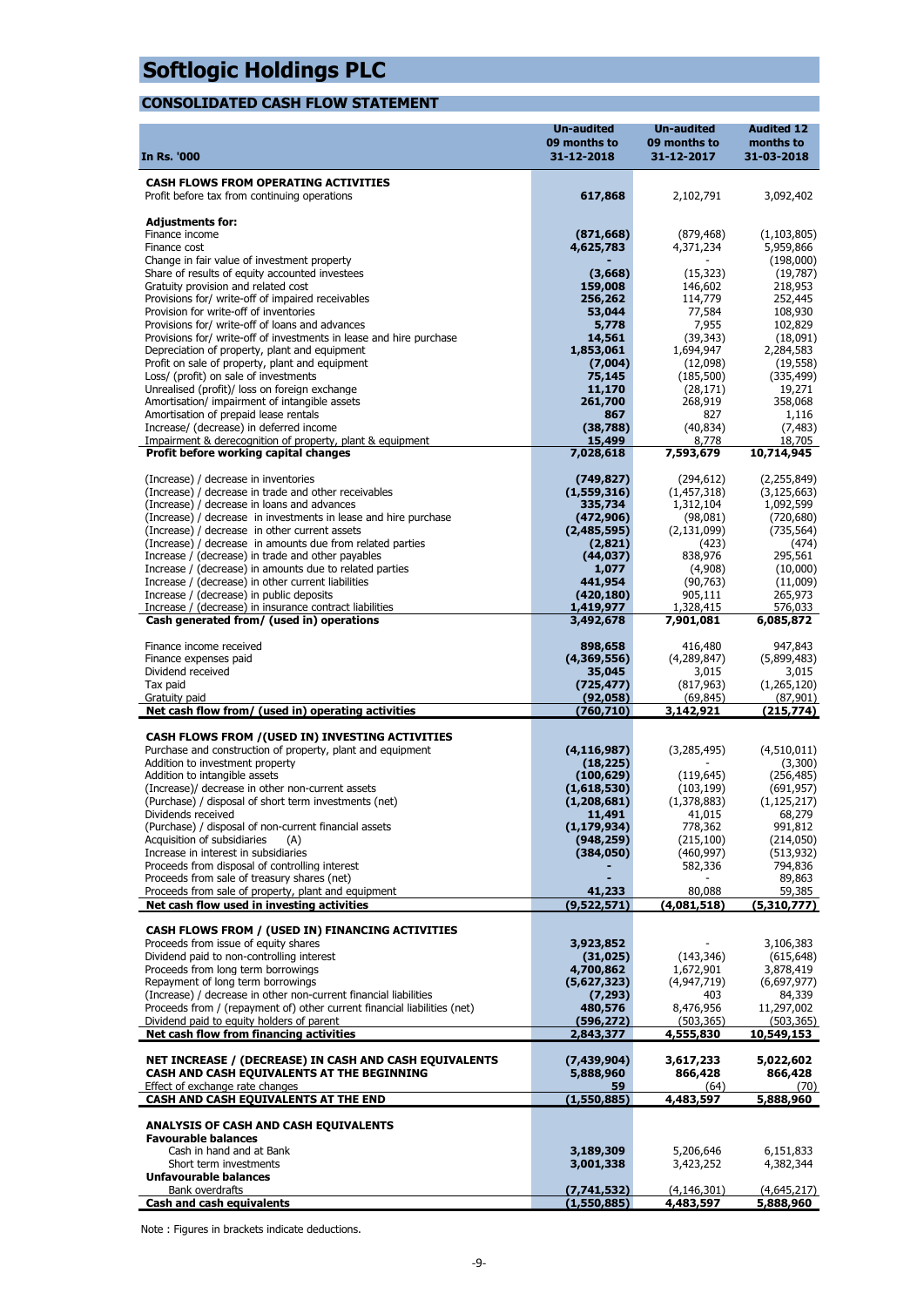#### **CONSOLIDATED CASH FLOW STATEMENT**

#### **(A) Obtaining control of subsidiaries**

#### **During FY 1819**

- On 28 August 2018, Odel PLC, a subsidiary of Softlogic Holdings PLC acquired 100.00% ordinary shares of Cotton Collection (Pvt) Ltd and it became a subsidiary of the Group.

- On 2 November 2018, Asiri Hospital Holdings PLC, a subsidiary of Softlogic Holdings PLC acquired 100.00% ordinary shares of Asiri Hospital Galle (Pvt) Ltd (previously known as Hemas Southern Hospitals (Pvt) Ltd) and it became a subsidiary of the Group.

#### **During FY 1718**

In July 2017, Softlogic Retail (Pvt) Ltd, a subsidiary of Softlogic Holdings PLC acquired 66.51% ordinary shares of Suzuki Motors Lanka Ltd and it became a subsidiary of the Group.

The acquisition had the following effect on the Group's assets and liabilities.

| <b>In Rs. '000</b>                      |            |            |
|-----------------------------------------|------------|------------|
| For the nine months ended 31 December   | 2018       | 2017       |
| Property, plant and equipment           | 701,198    | 106,052    |
| Lease rentals paid in advance           |            | 3,884      |
| Intangible assets                       | 1,971      |            |
| Non-current financial assets            |            | 27,655     |
| Other non-current assets                | 41,525     |            |
| Inventories                             | 189,596    | 123,655    |
| Trade and other receivables             | 198,839    | 98,250     |
| Income tax refund due                   |            | 7,328      |
| Other current assets                    |            | 31,775     |
| Cash in hand and at bank                | 42,273     |            |
| Interest bearing borrowings             | (243, 913) | (10, 654)  |
| Deferred tax liabilities                | (53,018)   |            |
| Employee benefit liabilities            | (22, 230)  | (5,803)    |
| Other non-current financial liabilities |            | (9,323)    |
| Trade and other payables                | (270, 095) |            |
| Other current financial liabilities     |            | (254, 963) |
| Other current liabilities               |            | (16, 368)  |
| Bank overdrafts                         | (240,532)  | (50, 100)  |
| Net identifiable assets                 | 345,614    | 51,388     |
| Non controlling interest holding        | 227,625    | 18         |
| Intangible recognised on acquisition    | 360,690    | 131,064    |
|                                         | 933,929    | 182,470    |
| Investment by Non controlling interest  | (183, 929) | (17, 470)  |
|                                         | 750,000    | 165,000    |
| Total purchase price paid               |            |            |
| Cash consideration                      | 750,000    | 165,000    |
| Cash at bank and in hand acquired       | 198,259    | 50,100     |
|                                         | 948,259    | 215,100    |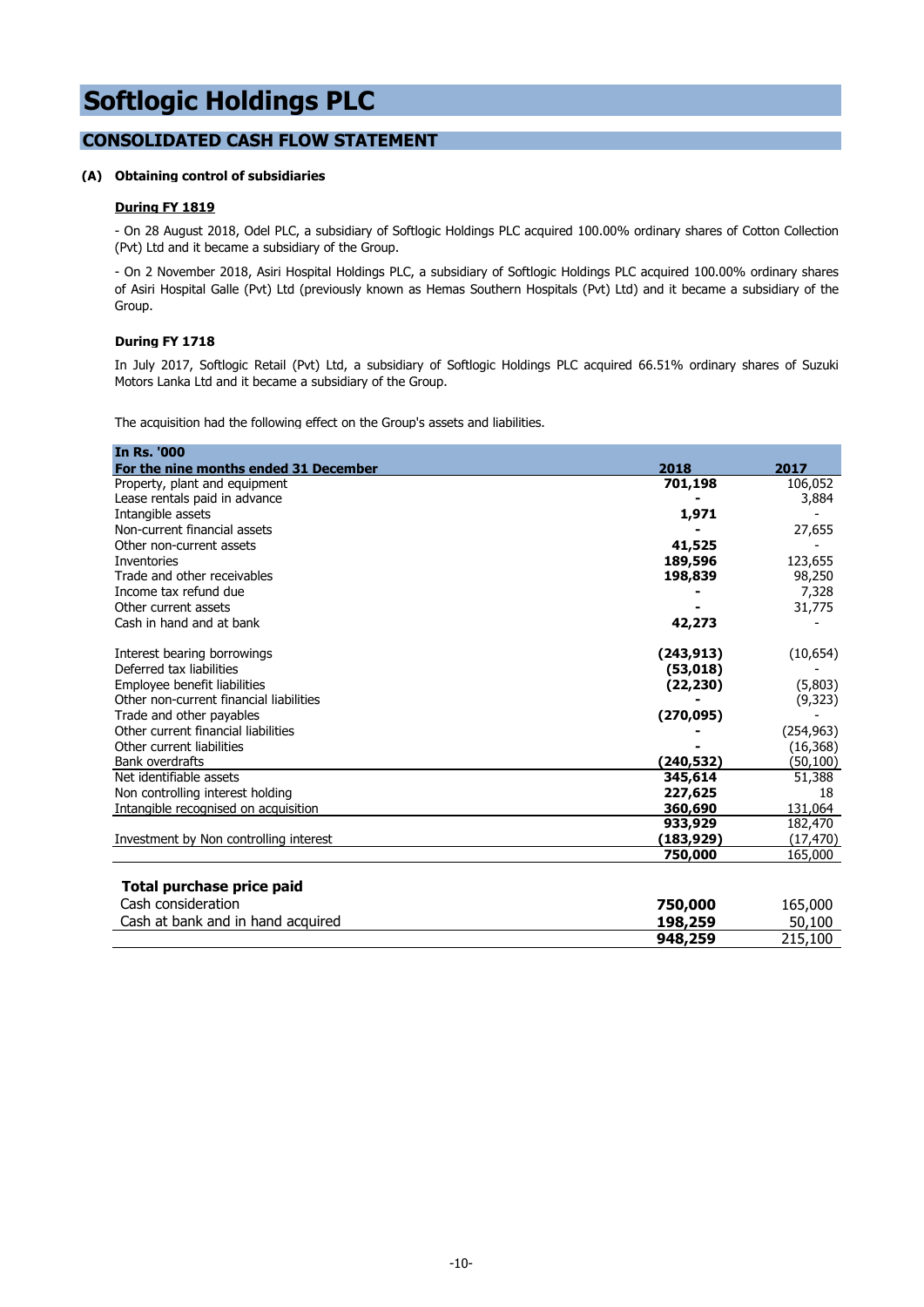#### **COMPANY INCOME STATEMENT**

| <b>In Rs. '000</b>                          | <b>Un-audited</b><br>09 months to<br>31-12-2018 | <b>Un-audited</b><br>09 months to<br>31-12-2017 | <b>Change</b><br>as a<br>$\frac{9}{6}$ | <b>Un-audited</b><br>03 months to<br>31-12-2018 | <b>Un-audited</b><br>03 months to<br>31-12-2017 | Change<br>as a<br>$\frac{9}{6}$ | <b>Audited 12</b><br>months to<br>31-03-2018 |
|---------------------------------------------|-------------------------------------------------|-------------------------------------------------|----------------------------------------|-------------------------------------------------|-------------------------------------------------|---------------------------------|----------------------------------------------|
| Revenue                                     | 482,198                                         | 488,726                                         | (1.34)                                 | 161,510                                         | 161,220                                         | 0.18                            | 649,823                                      |
| Cost of sales                               | (178, 778)                                      | (159, 599)                                      | 12.02                                  | (64, 782)                                       | (54,701)                                        | 18.43                           | (216, 633)                                   |
| <b>Gross profit</b>                         | 303,420                                         | 329,127                                         | (7.81)                                 | 96,728                                          | 106,519                                         | (9.19)                          | 433,190                                      |
| Dividend income                             | 51,006                                          | 195,065                                         | (73.85)                                |                                                 | 190,279                                         | (100.00)                        | 893,013                                      |
| Other operating income                      | 19,244                                          | 35,650                                          | (46.02)                                | (1, 362)                                        | 13,496                                          | (110.09)                        | 4,634,942                                    |
| Administrative expenses                     | (357, 233)                                      | (323, 463)                                      | 10.44                                  | (129, 907)                                      | (120, 729)                                      | 7.60                            | (523, 053)                                   |
| <b>Results from operating activities</b>    | 16,437                                          | 236,379                                         | (93.05)                                | (34, 541)                                       | 189,565                                         | (118.22)                        | 5,438,092                                    |
| Finance income                              | 1,043,386                                       | 793,314                                         | 31.52                                  | 488,090                                         | 357,688                                         | 36.46                           | 1,122,857                                    |
| Finance expenses                            | (1,860,506)                                     | (1,943,688)                                     | (4.28)                                 | (783, 953)                                      | (775, 882)                                      | 1.04                            | (2,695,998)                                  |
| <b>Net finance cost</b>                     | (817, 120)                                      | (1, 150, 374)                                   | (28.97)                                | (295, 863)                                      | (418, 194)                                      | (29.25)                         | (1,573,141)                                  |
| Change in fair value of investment property | ٠                                               |                                                 | $\blacksquare$                         |                                                 |                                                 |                                 | 92,475                                       |
| Profit/ (loss) before tax                   | (800, 683)                                      | (913, 995)                                      | (12.40)                                | (330, 404)                                      | (228, 629)                                      | 44.52                           | 3,957,426                                    |
| Tax expense                                 | (55, 117)                                       | (104, 233)                                      | (47.12)                                | (17, 381)                                       | (56,036)                                        | (68.98)                         | (258, 757)                                   |
| Profit/ (loss) for the period               | (855, 800)                                      | (1,018,228)                                     | (15.95)                                | (347, 785)                                      | (284, 665)                                      | 22.17                           | 3,698,669                                    |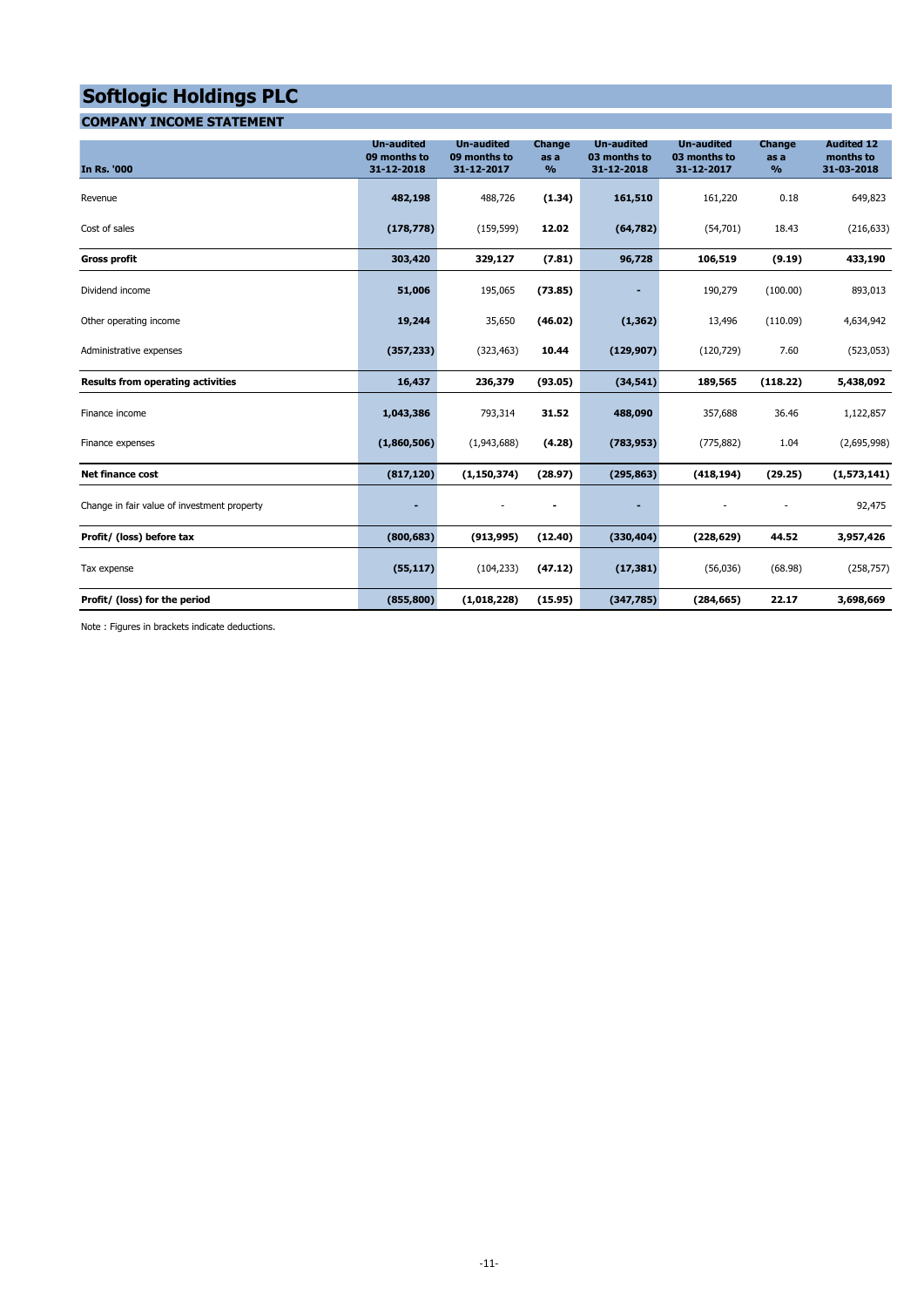### **STATEMENT OF COMPREHENSIVE INCOME**

| <b>In Rs. '000</b>                                                                               | <b>Un-audited</b><br>09 months to<br>31-12-2018 | <b>Un-audited</b><br>09 months to<br>31-12-2017 | Change<br>as a<br>$\frac{9}{6}$ | Un-audited<br>03 months to<br>31-12-2018 | Un-audited<br>03 months to<br>31-12-2017 | <b>Change</b><br>as a<br>$\frac{9}{6}$ | <b>Audited 12</b><br>months to<br>31-03-2018 |
|--------------------------------------------------------------------------------------------------|-------------------------------------------------|-------------------------------------------------|---------------------------------|------------------------------------------|------------------------------------------|----------------------------------------|----------------------------------------------|
| Profit/ (loss) for the period                                                                    | (855, 800)                                      | (1,018,228)                                     | (15.95)                         | (347,785)                                | (284, 665)                               | 22.17                                  | 3,698,669                                    |
| Other comprehensive income                                                                       |                                                 |                                                 |                                 |                                          |                                          |                                        |                                              |
| Other comprehensive income not to be reclassified<br>to income statement in subsequent periods   |                                                 |                                                 |                                 |                                          |                                          |                                        |                                              |
| Actuarial loss on retirement benefits                                                            |                                                 |                                                 |                                 |                                          |                                          |                                        | (10, 219)                                    |
| Net other comprehensive loss not to be reclassified to income<br>statement in subsequent periods |                                                 |                                                 |                                 |                                          |                                          |                                        | (10, 219)                                    |
| Tax on other comprehensive income                                                                |                                                 |                                                 |                                 | -                                        |                                          |                                        | 2,861                                        |
| Other comprehensive loss for the period, net of tax                                              | -                                               |                                                 | ۰                               | -                                        |                                          | ٠                                      | (7, 358)                                     |
| Total comprehensive income/ (loss) for the period, net<br>of tax                                 | (855, 800)                                      | (1,018,228)                                     | (15.95)                         | (347,785)                                | (284, 665)                               | 22.17                                  | 3,691,311                                    |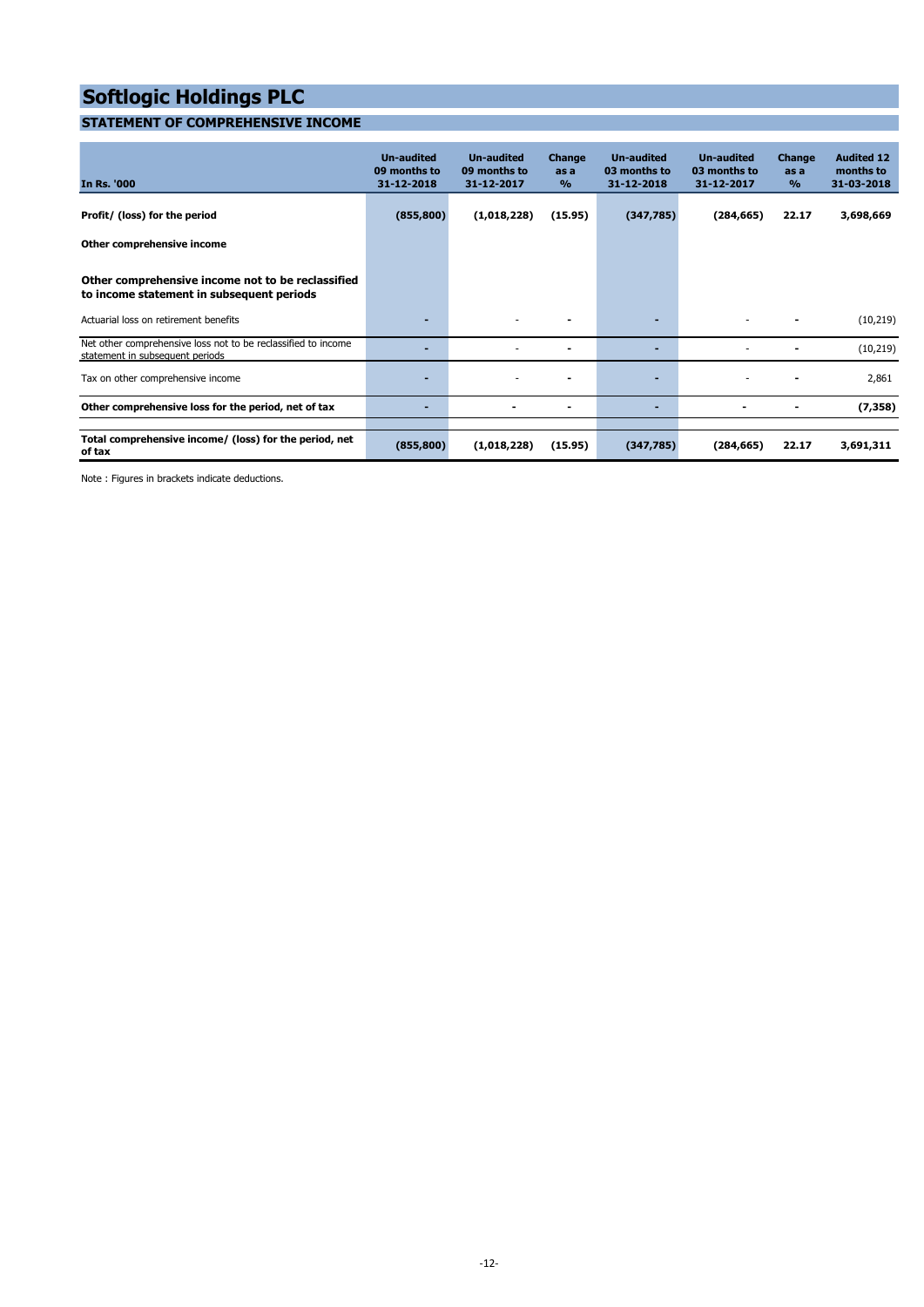### **COMPANY STATEMENT OF FINANCIAL POSITION**

|                                                     | <b>Un-audited</b>   | <b>Un-audited</b> | <b>Audited</b> |
|-----------------------------------------------------|---------------------|-------------------|----------------|
|                                                     | as at               | as at             | as at          |
| <b>In Rs. '000</b>                                  | 31-12-2018          | 31-12-2017        | 31-03-2018     |
| <b>ASSETS</b>                                       |                     |                   |                |
| <b>Non-current assets</b>                           |                     |                   |                |
| Property, plant and equipment                       | 179,455             | 202,302           | 208,459        |
| Investment property                                 | 704,000             | 611,525<br>1,179  | 704,000<br>593 |
| Intangible assets<br>Investments in subsidiaries    | 1,367<br>20,028,700 | 15,229,602        | 19,856,700     |
| Investments in associates                           | 11,000              | 11,000            | 11,000         |
| Other non current financial assets                  | 1,394,616           | 721,109           | 828,355        |
|                                                     | 22,319,138          | 16,776,717        | 21,609,107     |
|                                                     |                     |                   |                |
| <b>Current assets</b>                               |                     |                   |                |
| Trade and other receivables                         | 468,511             | 522,914           | 362,930        |
| Amounts due from related parties                    | 12,796,750          | 8,738,326         | 8,588,380      |
| Other current assets                                | 91,645              | 17,172            | 16,709         |
| Short term investments                              | 132,357             | 1,701,043         | 1,719,676      |
| Cash in hand and at bank                            | 185,616             | 189,183           | 2,916,160      |
|                                                     | 13,674,879          | 11,168,638        | 13,603,855     |
| <b>Total assets</b>                                 | 35,994,017          | 27,945,355        | 35,212,962     |
|                                                     |                     |                   |                |
| <b>EQUITY AND LIABILITIES</b>                       |                     |                   |                |
| Equity attributable to equity holders of the parent |                     |                   |                |
| Stated capital                                      | 12,119,235          | 5,089,000         | 8,195,383      |
| Revenue reserves                                    | 3,741,064           | 483,597           | 5,193,136      |
| <b>Total equity</b>                                 | 15,860,299          | 5,572,597         | 13,388,519     |
|                                                     |                     |                   |                |
| <b>Non-current liabilities</b>                      |                     |                   |                |
| Interest bearing borrowings                         | 5,646,234           | 6,692,489         | 7,453,907      |
| Deferred tax liabilities                            | 157,916             | 23,696            | 157,916        |
| Employee benefit liabilities                        | 75,143              | 53,961            | 68,252         |
| Other deferred liabilities                          | 84,685              | 120,721           | 111,712        |
| Other non current financial liabilities             | 186,200             | 186,200           | 186,200        |
|                                                     | 6,150,178           | 7,077,067         | 7,977,987      |
| <b>Current liabilities</b>                          |                     |                   |                |
| Trade and other payables                            | 26,175              | 44,274            | 44,415         |
| Amounts due to related parties                      | 69,293              | 8,278             | 17,877         |
| Income tax liabilities                              | 11,269              | 45,000            | 33,309         |
| Other current financial liabilities                 | 10,368,580          | 12,499,749        | 10,526,355     |
| Current portion of interest bearing borrowings      | 3,219,481           | 2,598,435         | 2,984,531      |
| Other current liabilities                           | 87,726              | 90,637            | 86,221         |
| <b>Bank overdrafts</b>                              | 201,016             | 9,318             | 153,748        |
|                                                     | 13,983,540          | 15,295,691        | 13,846,456     |
| <b>Total equity and liabilities</b>                 | 35,994,017          | 27,945,355        | 35,212,962     |

I certify that the financial statements comply with the requirements of the Companies Act No. 7 of 2007.

**-sgd -** Group Chief Financial Officer

The Board of directors is responsible for the preparation and presentation of these financial statements.

**-sgd - -sgd -**

15 February 2019 Colombo

Chairman Director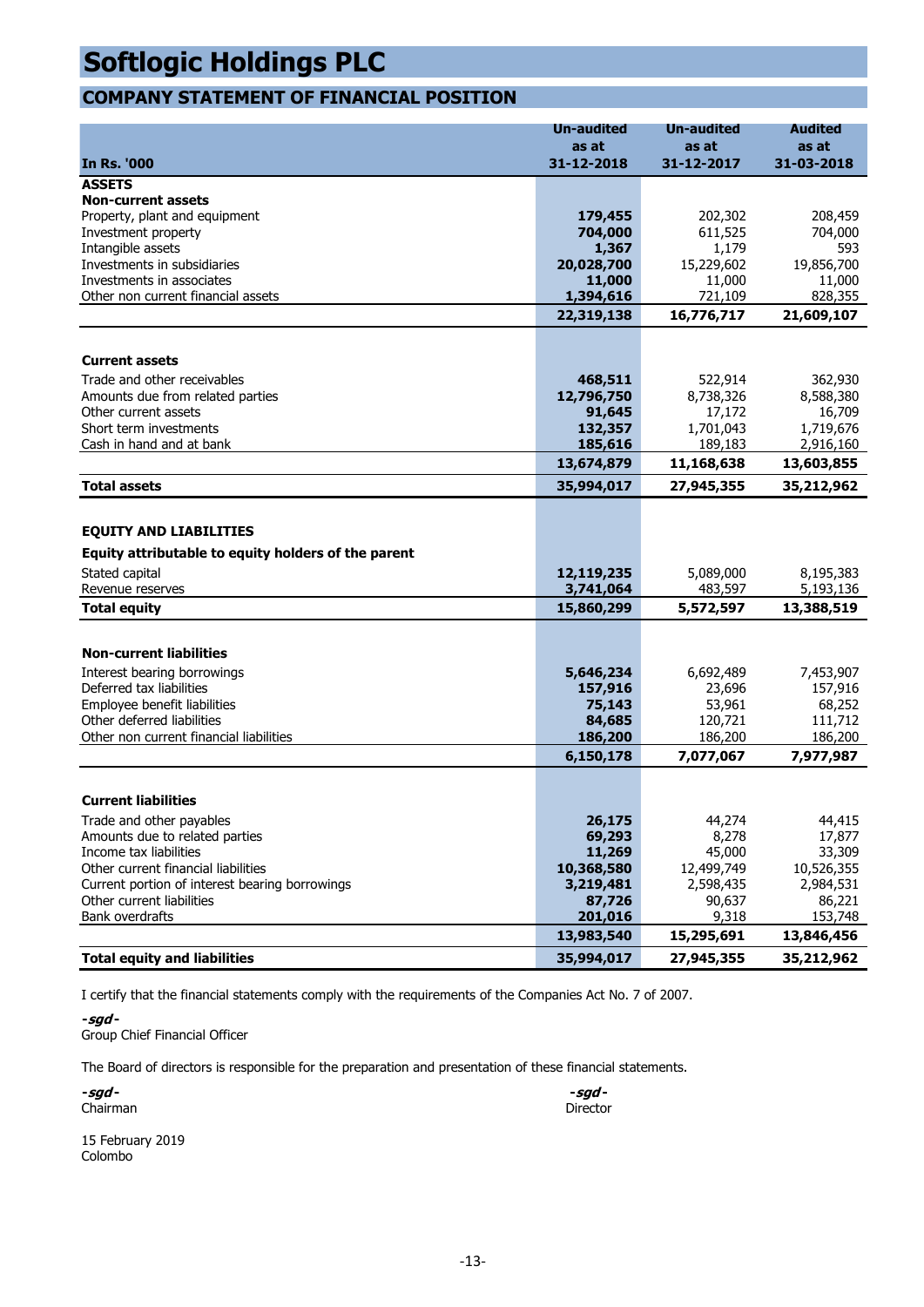### **COMPANY STATEMENT OF CHANGES IN EQUITY**

#### **COMPANY**

| <b>In Rs. '000</b>                | <b>Stated</b><br>capital | <b>Revenue</b><br>reserve | <b>Total</b> |
|-----------------------------------|--------------------------|---------------------------|--------------|
|                                   |                          |                           |              |
| As at 01 April 2018               | 8,195,383                | 5,193,136                 | 13,388,519   |
| Loss for the period               |                          | (855, 800)                | (855, 800)   |
| <b>Total comprehensive income</b> |                          | (855, 800)                | (855, 800)   |
| Issue of shares                   | 3,923,852                |                           | 3,923,852    |
| Dividend paid                     |                          | (596, 272)                | (596, 272)   |
| As at 31 December 2018            | 12,119,235               | 3,741,064                 | 15,860,299   |
|                                   |                          |                           |              |
| As at 01 April 2017               | 5,089,000                | 2,008,175                 | 7,097,175    |
| Loss for the period               |                          | (1,018,228)               | (1,018,228)  |
| <b>Total comprehensive income</b> | $\overline{\phantom{a}}$ | (1,018,228)               | (1,018,228)  |
| Dividend paid                     |                          | (506, 350)                | (506, 350)   |
| As at 31 December 2017            | 5,089,000                | 483,597                   | 5,572,597    |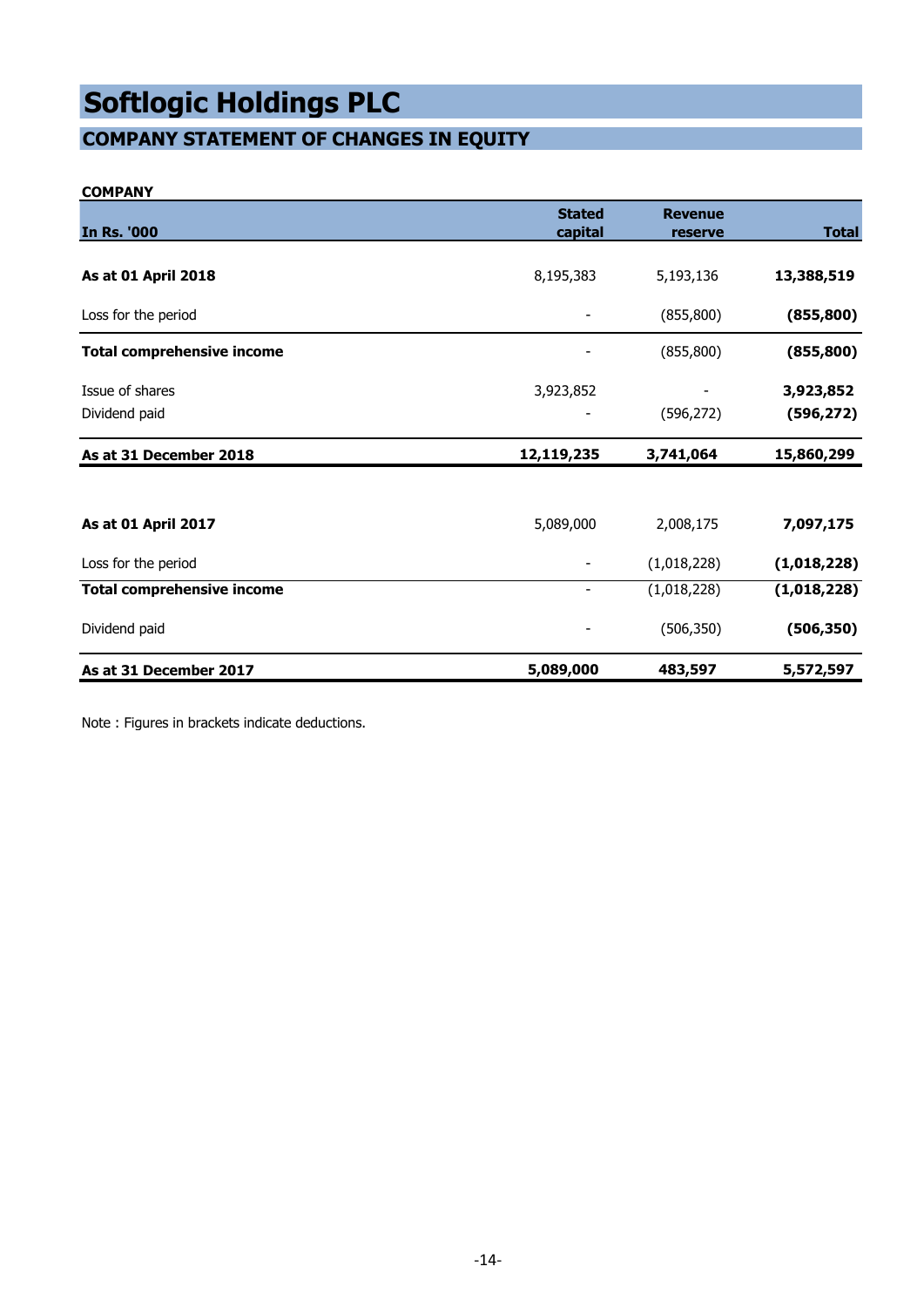### **COMPANY STATEMENT OF CASH FLOW**

| <b>CASH FLOWS FROM OPERATING ACTIVITIES</b>                                                                                                                        |                             |
|--------------------------------------------------------------------------------------------------------------------------------------------------------------------|-----------------------------|
| Profit/ (loss) before tax<br>(800, 683)<br>(913, 995)                                                                                                              | 3,957,426                   |
| <b>Adjustments for:</b>                                                                                                                                            |                             |
| Finance income<br>(1,043,386)<br>(793, 314)<br>Dividend income<br>(51,006)<br>(195,065)                                                                            | (1, 122, 857)<br>(893, 013) |
| 1,943,688<br>Finance cost<br>1,860,506                                                                                                                             | 2,695,998                   |
| Change in fair value of investment property                                                                                                                        | (92, 475)                   |
| Gratuity provision and related costs<br>9,523<br>7,233                                                                                                             | 13,222                      |
| Provisions for/ write-off of impaired receivables                                                                                                                  | 64,000                      |
| Provisions for/ write off of impaired investments<br>27,277<br>26,987<br>Depreciation of property, plant and equipment                                             | 24,900<br>36,039            |
| Profit on sale of property, plant and equipment<br>(2, 342)<br>(8,095)                                                                                             | (10, 100)                   |
| Loss/ (profit) on sale of investments<br>10,575                                                                                                                    | (4,588,114)                 |
| Amortisation/ impairment of intangible assets<br>2,238<br>1,983                                                                                                    | 5,738                       |
| (27, 027)<br>Increase / (decrease) in deferred income<br>(27, 027)                                                                                                 | (36,036)                    |
| Profit before working capital changes<br>(14,580)<br>42,650                                                                                                        | 54,728                      |
| (105, 581)<br>(Increase) / decrease in trade and other receivable<br>120,689                                                                                       | 90,394                      |
| (Increase) / decrease in other current assets<br>(70, 288)<br>(1,663)                                                                                              | 120                         |
| (4,944,631)<br>(3,783,542)<br>(Increase) / decrease in amount due from related parties<br>Increase / (decrease) in trade and other payables<br>(18, 239)<br>20,141 | (3,495,009)<br>20,282       |
| Increase / (decrease) in amount due to related parties<br>49,415<br>(59, 786)                                                                                      | (50, 186)                   |
| 1,505<br>Increase / (decrease) in other current liabilities<br>17,287                                                                                              | 12,872                      |
| (5, 102, 399)<br>(3,644,224)<br>Cash generated used in operations                                                                                                  | (3,366,799)                 |
| 755,289<br>Finance income received<br>1,069,905                                                                                                                    | 1,067,003                   |
| (1,783,389)<br>(1,936,022)<br>Finance expenses paid                                                                                                                | (2,689,213)                 |
| Dividend received<br>51,006<br>4,786                                                                                                                               | 893,013                     |
| Tax paid<br>(81, 805)<br>(114, 467)                                                                                                                                | (136, 584)                  |
| Gratuity paid<br>(2, 632)<br>(2, 402)<br>Net cash flow used in operating activities<br>(5,849,314)<br>(4,937,040)                                                  | (4,319)<br>(4, 236, 899)    |
|                                                                                                                                                                    |                             |
| CASH FLOWS FROM / (USED IN) INVESTING ACTIVITIES                                                                                                                   |                             |
| Purchase and construction of property, plant and equipment<br>(1, 385)<br>(32, 715)                                                                                | (49, 384)                   |
| Addition to investment property<br>(2, 140)<br>Addition to intangible assets<br>(2,757)<br>(2, 377)                                                                | (2, 140)                    |
| (Purchase) / disposal of short term investments (net)<br>1,550,225<br>2,012                                                                                        | (2, 377)<br>1,208           |
| (Purchase) / disposal of other non current financial assets                                                                                                        | (341, 522)                  |
| Increase in interest in subsidiaries<br>(141, 303)                                                                                                                 | (179, 381)                  |
| Proceeds from sale of property, plant and equipment<br>5,453<br>12,808                                                                                             | 16,241                      |
| Net cash flow used in investing activities<br>1,551,536<br>(163, 715)                                                                                              | (557, 355)                  |
|                                                                                                                                                                    |                             |
| CASH FLOWS FROM / (USED IN) FINANCING ACTIVITIES                                                                                                                   |                             |
| Proceeds from issue of shares<br>3,923,852<br>Proceeds from long term borrowings<br>201,220<br>66,930                                                              | 3,106,383<br>1,866,930      |
| Repayment of long term borrowings<br>(1,851,059)<br>(1,873,669)                                                                                                    | (2,530,612)                 |
| Proceeds from / (repayment of) short term borrowings (net)<br>(157, 775)<br>8,051,752                                                                              | 6,078,358                   |
| Dividend paid to equity holders of parent<br>(506, 350)<br>(596, 272)                                                                                              | (506, 350)                  |
| Net cash flow from financing activities<br>5,738,663<br>1,519,966                                                                                                  | 8,014,709                   |
| NET INCREASE/ (DECREASE) IN CASH AND CASH EQUIVALENTS<br>637,908<br>(2,777,812)                                                                                    | 3,220,455                   |
| CASH AND CASH EQUIVALENTS AT THE BEGINNING<br>2,762,412<br>(458, 043)                                                                                              | (458,043)                   |
| CASH AND CASH EQUIVALENTS AT THE END<br>(15, 400)<br>179,865                                                                                                       | 2,762,412                   |
| ANALYSIS OF CASH AND CASH EQUIVALENTS                                                                                                                              |                             |
| <b>Favourable balances</b>                                                                                                                                         |                             |
| Cash in hand and at bank<br>185,616<br>189,183                                                                                                                     | 2,916,160                   |
| Unfavourable balances<br>Bank overdrafts                                                                                                                           |                             |
| (201, 016)<br>(9,318)<br>Cash and cash equivalents<br>(15, 400)<br>179,865                                                                                         | (153, 748)<br>2,762,412     |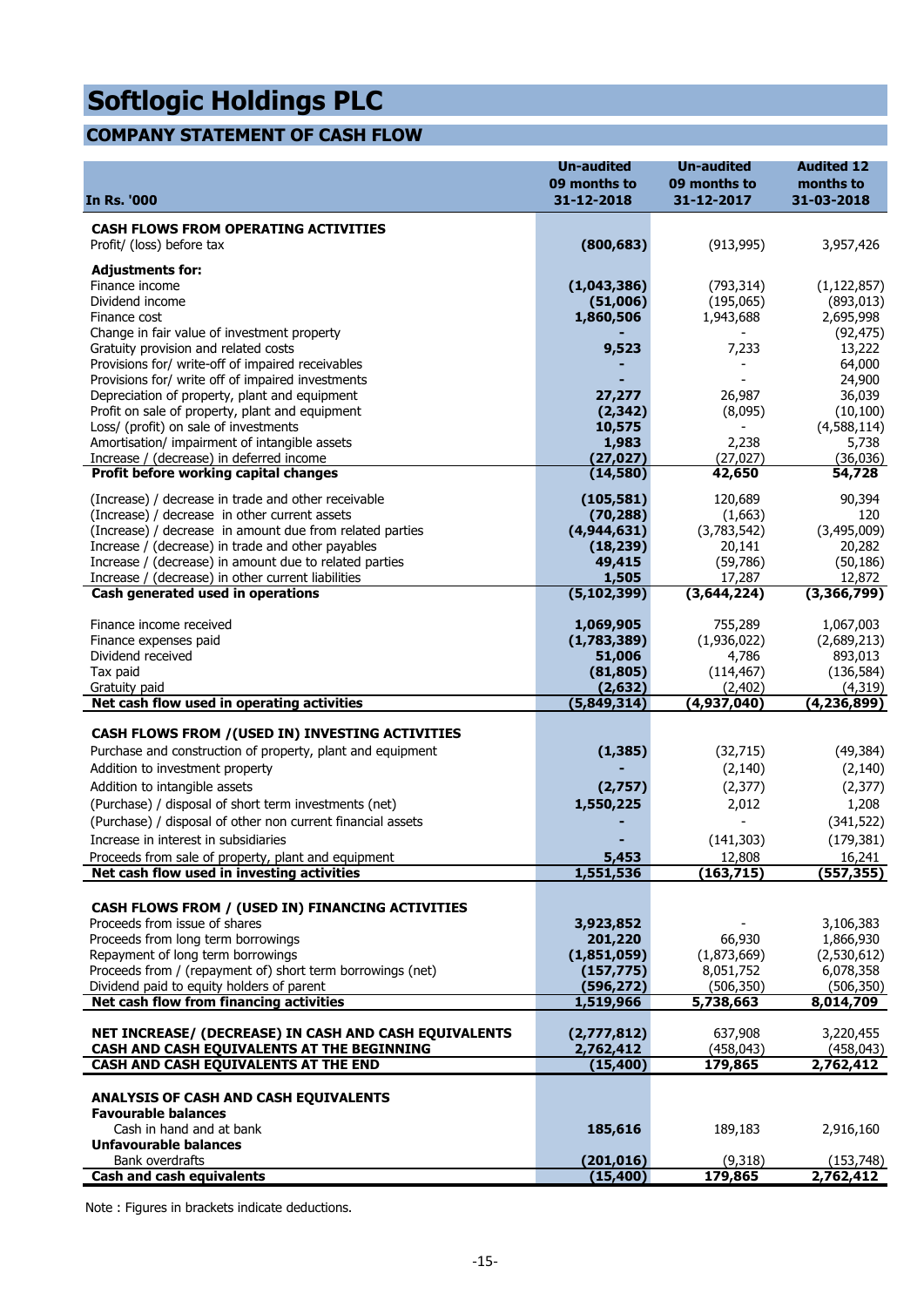#### **NOTES TO THE FINANCIAL STATEMENTS**

#### **OPERATING SEGMENT INFORMATION**

The following tables present revenue, profit information and other disclosures regarding Group's business segments.

| <b>REVENUE AND PROFIT</b>                         |            |                               |                               |                          |                                       |             |                |                          |                           |                          |                            |            |               |               |             |               |
|---------------------------------------------------|------------|-------------------------------|-------------------------------|--------------------------|---------------------------------------|-------------|----------------|--------------------------|---------------------------|--------------------------|----------------------------|------------|---------------|---------------|-------------|---------------|
| In Rs. '000                                       |            | <b>Information Technology</b> | <b>Leisure &amp; Property</b> |                          | <b>Retail &amp; Telecommunication</b> |             |                | <b>Automobiles</b>       | <b>Financial Services</b> |                          | <b>Healthcare Services</b> |            | <b>Others</b> |               |             | Group         |
| For the nine months ended 31 December             | 2018       | 2017                          | 2018                          | 2017                     | 2018                                  | 2017        | 2018           | 2017                     | 2018                      | 2017                     | 2018                       | 2017       | 2018          | 2017          | 2018        | 2017          |
| <b>Continuing operations</b>                      |            |                               |                               |                          |                                       |             |                |                          |                           |                          |                            |            |               |               |             |               |
| Revenue                                           |            |                               |                               |                          |                                       |             |                |                          |                           |                          |                            |            |               |               |             |               |
| Total revenue                                     | 3,314,958  | 2,929,471                     | 2,072,015                     | 1,831,275                | 28,857,374                            | 28,363,529  | 1,586,821      | 1,313,478                | 10,009,097                | 8,049,870                | 10,201,017                 | 9,283,893  | 506,682       | 509,418       | 56,547,964  | 52,280,934    |
| Inter group                                       | (432,998)  | (363, 676)                    | (136, 378)                    | (92, 258)                | (1,506,521)                           | (1,548,574) | (49,094)       | (51.643)                 | (34, 533)                 | (10,682)                 | (307, 046)                 | (289, 195) | (497, 308)    | (501.106)     | (2,963,878) | (2,857,134)   |
| <b>Total external revenue</b>                     | 2,881,960  | 2,565,795                     | 1,935,637                     | L,739,017                | 27,350,853                            | 26,814,955  | 1,537,727      | ,261,835                 | 9,974,564                 | 8,039,188                | 9,893,971                  | 8,994,698  | 9,374         | 8,312         | 53,584,086  | 49,423,800    |
|                                                   |            |                               |                               |                          |                                       |             |                |                          |                           |                          |                            |            |               |               |             |               |
| Operating profit/ (loss)                          | 208,423    | 146,303                       | (48, 478)                     | (25, 889)                | 2,194,135                             | 2,755,301   | (29, 506)      | (8, 102)                 | 1,356,000                 | 1,370,344                | 2,393,738                  | 2,787,539  | (251,020)     | (117, 847)    | 5,823,292   | 6,907,649     |
|                                                   |            |                               |                               |                          |                                       |             |                |                          |                           |                          |                            |            |               |               |             |               |
| Finance income                                    | 260        | 480                           | 4,531                         | 2,148                    | 88,123                                | 70,271      | 123            | 114                      | 721,462                   | 771,925                  | 19,092                     | 33,091     | 38,077        | 1,439         | 871,668     | 879,468       |
| Finance cost                                      | (154, 534) | (69, 945)                     | (706, 932)                    | (378, 305)               | (1,921,649)                           | (1,782,315) | (131, 615)     | (88, 121)                | (235, 269)                | (201, 646)               | (646, 256)                 | (658, 796) | (829, 528)    | (1, 192, 106) | (4,625,783) | (4, 371, 234) |
| Share of results of equity accounted investments  |            |                               |                               |                          |                                       |             |                | $\sim$                   | $\sim$                    |                          | (10,980)                   | (5, 184)   | 14,648        | 20,507        | 3,668       | 15,323        |
| Change in insurance contract liabilities          |            |                               |                               |                          |                                       |             |                |                          | (1, 454, 977)             | 1,328,415)               |                            |            |               |               | (1,454,977) | (1, 328, 415) |
| Profit/ (loss) before taxation                    | 54,149     | 76,838                        | (750, 879)                    | (402,046)                | 360,609                               | 1,043,257   | (160, 998)     | (96.109)                 | 387,216                   | 612,208                  | 1,755,594                  | 2,156,650  | (1.027.823)   | (1, 288, 007) | 617,868     | 2.102.791     |
|                                                   |            |                               |                               |                          |                                       |             |                |                          |                           |                          |                            |            |               |               |             |               |
| Tax expense                                       | (12, 735)  | (9, 141)                      | 691                           | 58                       | (179, 416)                            | (283, 942)  |                | 22                       | 2,167,801                 | 369,843                  | (430, 957)                 | (425, 271) | (63, 682)     | (123, 403)    | 1,481,702   | (471, 834)    |
| Profit/ (loss) after taxation                     | 41,414     | 67.697                        | (750, 188)                    | (401.988)                | 181,193                               | 759,315     | (160, 998)     | (96,087)                 | 2,555,017                 | 982,051                  | 1,324,637                  | 1,731,379  | (1,091,505)   | (1,411,410)   | 2,099,570   | 1,630,957     |
|                                                   |            |                               |                               |                          |                                       |             |                |                          |                           |                          |                            |            |               |               |             |               |
|                                                   |            |                               |                               |                          |                                       |             |                |                          |                           |                          |                            |            |               |               |             |               |
| Depreciation of property, plant & equipment (PPE) | 45,631     | 49,803                        | 459,101                       | 401,395                  | 508,349                               | 363,849     | 27,512         | 63.617                   | 138,996                   | 129,154                  | 646,007                    | 659,871    | 27,465        | 27,258        | 1,853,061   | 1,694,947     |
| Amortisation of lease rentals paid in advance     |            |                               |                               | $\overline{\phantom{a}}$ | 89                                    | 49          |                | $\overline{\phantom{a}}$ | $\sim$                    | $\overline{\phantom{0}}$ | 778                        | 778        |               | $\sim$        | 867         | 827           |
| Amortisation/ impairment of intangible assets     | 11,781     | 6,330                         | 16,368                        | 13,228                   | 57,743                                | 61,698      | $\blacksquare$ | $\overline{\phantom{a}}$ | 167,382                   | 179,633                  | 6,443                      | 6,391      | 1.983         | 1,639         | 261,700     | 268,919       |
| Retirement benefit obligations and related cost   | 11,229     | 10,860                        | 5,873                         | 6,033                    | 41,053                                | 37,870      | 1,490          | 1,575                    | 20,237                    | 20.477                   | 69,380                     | 62,331     | 9,746         | 7.456         | 159,008     | 146,602       |
| Purchase and construction of PPE                  | 24,467     | 135,210                       | 95,807                        | 328,759                  | 1,576,068                             | 1,145,844   | 2.862          | 39,233                   | 127,495                   | 170,127                  | 2,288,707                  | 1,431,244  | 1,581         | 35,078        | 4,116,987   | 3,285,495     |
| Additions to intangible assets                    | 62,662     | 83,080                        | $\sim$                        | 15,547                   | 35,210                                | 18,315      | $\sim$         |                          | $\sim$                    | 326                      | $\overline{\phantom{a}}$   |            | 2,757         | 2,377         | 100,629     | 119,645       |

| <b>REVENUE AND PROFIT</b>                         |            |                               |            |                               |                                       |            |                          |           |                           |            |                            |            |            |               |             |              |
|---------------------------------------------------|------------|-------------------------------|------------|-------------------------------|---------------------------------------|------------|--------------------------|-----------|---------------------------|------------|----------------------------|------------|------------|---------------|-------------|--------------|
| In Rs. '000                                       |            | <b>Information Technology</b> |            | <b>Leisure &amp; Property</b> | <b>Retail &amp; Telecommunication</b> |            | <b>Automobiles</b>       |           | <b>Financial Services</b> |            | <b>Healthcare Services</b> |            |            | <b>Others</b> |             | <b>Group</b> |
| For the three months ended 31 December            | 2018       | 2017                          | 2018       | 2017                          | 2018                                  | 2017       | 2018                     | 2017      | 2018                      | 2017       | 2018                       | 2017       | 2018       | 2017          | 2018        | 2017         |
| <b>Continuing operations</b>                      |            |                               |            |                               |                                       |            |                          |           |                           |            |                            |            |            |               |             |              |
| Revenue                                           |            |                               |            |                               |                                       |            |                          |           |                           |            |                            |            |            |               |             |              |
| Total revenue                                     | 1,258,377  | 1,493,925                     | 808,321    | 713,247                       | 10,294,228                            | 10,547,522 | 1,084,685                | 370,143   | 3,632,840                 | 2,920,737  | 3,559,003                  | 3,155,543  | 169,591    | 168,223       | 20,807,045  | 19,369,340   |
| Inter group                                       | (151, 296) | (104.636)                     | (39, 408)  | (32, 127)                     | (585, 041)                            | (601, 259) | (9, 549)                 | (24, 766) | (32, 693)                 | (2.875)    | (111, 328)                 | (100.520)  | (166, 383) | (165.374)     | (1,095,698) | (1,031,557)  |
| <b>Total external revenue</b>                     | 1,107,081  | 1,389,289                     | 768,913    | 681,120                       | 9,709,187                             | 9,946,263  | 1,075,136                | 345,377   | 3,600,147                 | 2,917,862  | 3,447,675                  | 3,055,023  | 3,208      | 2,849         | 19,711,347  | 18,337,783   |
|                                                   |            |                               |            |                               |                                       |            |                          |           |                           |            |                            |            |            |               |             |              |
| Operating profit/ (loss)                          | 88,787     | 64,013                        | (1,662)    | 69,585                        | 624,355                               | 1,030,412  | (13, 803)                | 1,036     | 520,624                   | 550,492    | 824,955                    | 1,278,990  | (102, 475) | (139, 193)    | 1,940,781   | 2,855,335    |
|                                                   |            |                               |            |                               |                                       |            |                          |           |                           |            |                            |            |            |               |             |              |
| Finance income                                    | 76         | (1,657)                       | 663        | 723                           | 53,163                                | 17,713     | 50                       | 38        | 364,785                   | 267,761    | 2,209                      | 24,229     | 60         | (628)         | 421,006     | 308,179      |
| Finance cost                                      | (71, 032)  | (27, 220)                     | (247, 302) | (123, 280)                    | (860, 151)                            | (671, 850) | (50, 298)                | (37, 765) | (93, 245)                 | (68, 705)  | (228, 896)                 | (216,966)  | (398, 991) | (484, 142)    | (1,949,915) | (1,629,928)  |
| Share of results of equity accounted investments  |            |                               |            | $\overline{\phantom{a}}$      |                                       |            |                          |           |                           |            | (5, 976)                   | (2,257)    | 1,386      | 8,800         | (4,590)     | 6,543        |
| Change in insurance contract liabilities          |            |                               |            |                               |                                       |            |                          |           | (644, 451)                | (455, 107) |                            |            |            |               | (644, 451)  | (455, 107)   |
| Profit/ (loss) before taxation                    | 17,831     | 35,136                        | (248, 301) | (52, 972)                     | (182, 633)                            | 376,275    | (64, 051)                | (36, 691) | 147,713                   | 294,441    | 592,292                    | 1,083,996  | (500, 020) | (615,163)     | (237, 169)  | 1,085,022    |
|                                                   |            |                               |            |                               |                                       |            |                          |           |                           |            |                            |            |            |               |             |              |
| Tax expense                                       | (6,063)    | (5,056)                       | (81)       | (45,000)                      | 59,693                                | (123, 557) | $\overline{\phantom{0}}$ |           | 23,530                    | 406,594    | (148, 890)                 | (291, 837) | (18,000)   | (73, 075)     | (89, 811)   | (131, 931)   |
|                                                   |            |                               |            |                               |                                       |            |                          |           |                           |            |                            |            |            |               |             |              |
| Profit/ (loss) after taxation                     | 11,768     | 30,080                        | (248, 382) | (97.972)                      | (122, 940)                            | 252,718    | (64, 051)                | (36, 691) | 171,243                   | 701.035    | 443,402                    | 792,159    | (518, 020) | (688.238)     | (326,980)   | 953,091      |
|                                                   |            |                               |            |                               |                                       |            |                          |           |                           |            |                            |            |            |               |             |              |
|                                                   | 14,420     | 23,664                        | 173,513    | 89,969                        | 192,407                               | 131,736    | 9,744                    | 8.791     | 46,703                    | 48,809     | 221,937                    | 207,890    | 9,099      | 9,673         | 667,823     | 520,532      |
| Depreciation of property, plant & equipment (PPE) |            |                               |            |                               |                                       | 30         |                          |           |                           |            |                            | 259        |            |               | 289         |              |
| Amortisation of lease rentals paid in advance     |            |                               |            | $\overline{\phantom{a}}$      | 30                                    |            | $\overline{\phantom{a}}$ | $\sim$    | $\sim$                    |            | 259                        |            |            |               |             | 289          |
| Amortisation/ impairment of intangible assets     | 4,942      | (16, 516)                     | 5,462      | 3,350                         | 19,399                                | 13,897     |                          |           | 54,538                    | 70,234     | 2,182                      | 2,130      | 1,390      |               | 87,913      | 73,095       |
| Retirement benefit obligations and related cost   | 3,519      | 3,620                         | 2,033      | (1,244)                       | 8,499                                 | 8.175      | 549                      | 555       | 2.777                     | 6,050      | 23,477                     | 20.791     | 3,258      | 2.485         | 44,112      | 40,432       |
| Purchase and construction of PPE                  | 9.775      | 126,748                       | 20,790     | 44,183                        | 550,773                               | 174,091    | 949                      | 289       | 52,666                    | 67.708     | 931,117                    | 642,729    | 263        | 11,411        | 1,566,333   | 1,067,159    |
| Additions to intangible assets                    | 37,073     |                               |            |                               | 2,187                                 |            |                          |           |                           |            |                            |            | 2.757      |               | 42,017      |              |

Note : Figures in brackets indicate deductions.

The above figures are not audited unless otherwise stated.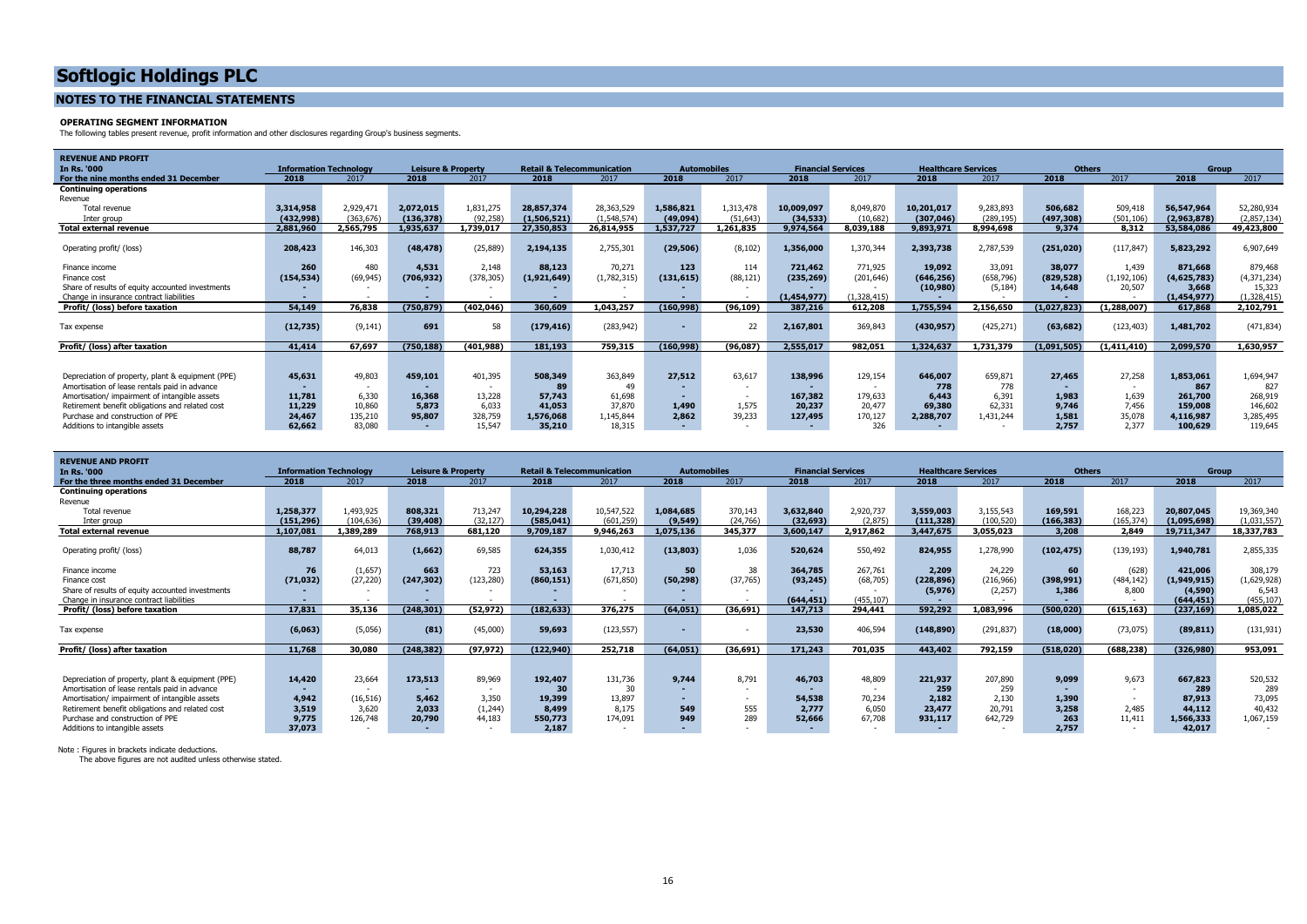#### **NOTES TO THE FINANCIAL STATEMENTS**

#### **OPERATING SEGMENT INFORMATION**

| 2018<br>As at 31 December<br>2018<br>2017<br>2018<br>2017<br>2017<br>2018<br>2017<br>2018<br>2017<br>2018<br>2017                                                                                                                                                                                                      |                                            | Group                                   |
|------------------------------------------------------------------------------------------------------------------------------------------------------------------------------------------------------------------------------------------------------------------------------------------------------------------------|--------------------------------------------|-----------------------------------------|
|                                                                                                                                                                                                                                                                                                                        | 2018<br>2017                               | 2018<br>2017                            |
| 10,620,091<br>6,312,289<br>1,120,237<br>82,420<br>211,781<br>11,078,619<br>7,869,218<br>291,851<br>286,822<br>1,062,332<br>19,275,739<br>15,091,272<br>Property, plant and equipment                                                                                                                                   | 180,105<br>202,893                         | 35,802,937<br>37,882,732                |
| 3,715<br>3,834<br>801.019<br>851,945<br>Lease rentals paid in advance                                                                                                                                                                                                                                                  |                                            | 855,779<br>804,734                      |
| 205,530<br>196,841<br>1,612,440<br>1,100,000<br>5,031,525<br>1,442,000<br>166,537<br>Investment property                                                                                                                                                                                                               | 704,000<br>611,525                         | 7.711.343<br>3,359,055                  |
| 307,959<br>117,963<br>23,622<br>32,063<br>394,438<br>316,741<br>91,097<br>Intangible assets<br>378,546<br>726                                                                                                                                                                                                          | 1,367<br>1,179                             | 775,905<br>889,796                      |
| 343,272<br>45,706<br>1,227,645<br>751,014<br>13,753,359<br>10,864,093<br>348,989<br>Non-current financial assets<br>$\sim$                                                                                                                                                                                             |                                            | 11,958,379<br>15,375,699                |
| 1,547,941<br>807,721<br>Rental receivable on lease assets and hire purchase                                                                                                                                                                                                                                            |                                            | 807,721<br>1,547,941                    |
| 1.374<br>2,509<br>2.017.185<br>11.030<br>558,279<br>313.486<br>4.637<br>4.637<br>3.500<br>3.583<br>4.583<br>3.500<br>Other non-current assets                                                                                                                                                                          |                                            | 2.588.558<br>339,745                    |
| 16,516,134<br>20,596,593<br>704.887<br>727,779<br>14,273,338<br>12,221,712<br>13,527,891<br>10,696,293<br>296,488<br>291,459<br>12,855,609<br>16,291,072<br>Segment non-current assets                                                                                                                                 | 885,472<br>815,597                         | 66,800,803<br>53,899,521                |
|                                                                                                                                                                                                                                                                                                                        |                                            |                                         |
| Investments in equity accounted investments                                                                                                                                                                                                                                                                            |                                            | 107,502<br>74,803                       |
| Goodwill                                                                                                                                                                                                                                                                                                               |                                            | 4,601,193<br>4,238,385                  |
| Intangible assets through business combinations                                                                                                                                                                                                                                                                        |                                            | 3,321,529<br>3,536,737                  |
| Deferred tax assets                                                                                                                                                                                                                                                                                                    |                                            | 3,052,512<br>923,641                    |
| Eliminations/ adjustment                                                                                                                                                                                                                                                                                               |                                            | (62, 137)<br>(72, 743)                  |
| 704,887<br>14,273,338<br>296,488<br>16,516,134<br>727,779<br>12,221,712<br>13,527,891<br>10,696,293<br>291,459<br>12,855,609<br>20,596,593<br>16,291,072<br><b>Total non-current assets</b>                                                                                                                            | 885,472                                    | 77,778,097<br>62,643,649                |
|                                                                                                                                                                                                                                                                                                                        |                                            |                                         |
| 622,374<br>997,446<br>437.713<br>610.256<br>699,400<br>1,278,611<br>9,051,744<br>6.521.610<br>425,289<br>187,094<br>131.248<br>494,778<br>Inventories                                                                                                                                                                  |                                            | 9,320,647<br>12.136.916                 |
| 886,901<br>1,113,108<br>259,187<br>242,153<br>8,597,224<br>6,655,379<br>617,018<br>453,804<br>1,841,787<br>864,186<br>656,231<br>573,961<br>Trade and other receivables                                                                                                                                                | 12,578<br>13,087                           | 12,870,926<br>9,915,678                 |
| 9,051,196<br>11,267,843<br>Loans and advances<br>٠                                                                                                                                                                                                                                                                     |                                            | 11,267,843<br>9,051,196                 |
| 476,941<br>157,644<br>Rental receivable on lease assets and hire purchase<br>$\sim$<br>$\sim$<br><b>м.</b>                                                                                                                                                                                                             |                                            | 157,644<br>476,941                      |
| 150,358<br>187,598<br>201,369<br>3,522,278<br>660,594<br>700,523<br>661,364<br>91,191<br>3,089,885<br>101,643<br>1,019,955<br>1,165,931<br>Other current assets                                                                                                                                                        | 17,324<br>34,184                           | 5,820,267<br>5,783,930                  |
| 342<br>323<br>1,500<br>6,341,555<br>102<br>102<br>22,166<br>30,192<br>1,500<br>6,677,849<br>318<br>225,965<br>Short term investments                                                                                                                                                                                   | 132,601<br>133,762                         | 6,733,399<br>6,834,878                  |
| 13,993<br>2.081.834<br>34,887<br>50.876<br>218,805<br>397.941<br>1,115,802<br>1.070.089<br>119,716<br>1,283,629<br>1.390.739<br>228,952<br>Cash in hand and at bank                                                                                                                                                    | 187,518<br>201.174                         | 5,206,646<br>3,189,309                  |
| 1,712,481<br>1.944.543<br>1,839,232<br>21,876,821<br>1.824.117<br>1,008,653<br>20,538,451<br>22.010.241<br>1,936,818<br>17,799,548<br>2,080,802<br>3,462,285<br><b>Segment current assets</b>                                                                                                                          | 366,881<br>365,347                         | 50,344,096<br>48.422.124                |
|                                                                                                                                                                                                                                                                                                                        |                                            |                                         |
|                                                                                                                                                                                                                                                                                                                        |                                            | 757<br>3,628                            |
|                                                                                                                                                                                                                                                                                                                        |                                            |                                         |
| Amounts due from related parties                                                                                                                                                                                                                                                                                       |                                            |                                         |
| 1,712,481<br>1,936,818<br>1,944,543<br>1,839,232<br>21,876,821<br>1,824,117<br>1,008,653<br>20,538,451<br>22,010,241<br>2,080,802<br>3,462,285<br>17,799,548<br><b>Total current assets</b>                                                                                                                            | 366,881<br>365,347                         | 48,422,881<br>50,347,724                |
|                                                                                                                                                                                                                                                                                                                        |                                            |                                         |
| <b>Total assets</b>                                                                                                                                                                                                                                                                                                    |                                            | 128,125,821<br>111,066,530              |
|                                                                                                                                                                                                                                                                                                                        |                                            |                                         |
| 8,612,568<br>7,944,973<br>Insurance contract liabilities                                                                                                                                                                                                                                                               |                                            | 8,612,568<br>7,944,973                  |
| 54,856<br>77,871<br>7,350,767<br>6,052,457<br>3,260,188<br>3,348,345<br>19,676<br>45,078<br>1,576,190<br>3,366,955<br>5,854,290<br>6,526,199<br>Interest bearing borrowings                                                                                                                                            | 5,646,233<br>6,692,490                     | 26,109,395<br>23,762,200                |
| 3,840,648<br>3,811,335<br>Public deposits                                                                                                                                                                                                                                                                              |                                            | 3,811,335<br>3,840,648                  |
| 90,717<br>17,025<br>170,505<br>5,692<br>433,575<br>116,904<br>27,046<br>235,349<br>8,720<br>144,167<br>110,016<br>508,008<br>Employee benefit liabilities                                                                                                                                                              | 76,252<br>54,509                           | 1,116,446<br>882,039                    |
| 2,983<br>10,187<br>1,616<br>Other deferred liabilities<br>10,999                                                                                                                                                                                                                                                       | 84,685<br>120,721                          | 105,871<br>125,320                      |
| 30,966<br>4,430<br>7,610<br>110,778<br>Other non-current financial liabilities                                                                                                                                                                                                                                         |                                            | 115,208<br>38,576                       |
| 182,759<br>171,571<br>7,488,591<br>6,100,448<br>3,510,154<br>3,528,076<br>28,396<br>50,770<br>14,173,573<br>15,233,279<br>6,362,298<br>6,959,774<br><b>Segment non-current liabilities</b>                                                                                                                             | 5,807,170<br>6,867,720                     | 37,552,941<br>38,911,638                |
|                                                                                                                                                                                                                                                                                                                        |                                            |                                         |
| Deferred tax liabilities                                                                                                                                                                                                                                                                                               |                                            | 2,933,587<br>447.509                    |
| 182,759<br>171,571<br>7,488,591<br>3,510,154<br>3,528,076<br>28,396<br>50,770<br>14,173,573<br>15,233,279<br>6,362,298<br>6,959,774<br>6,100,448<br><b>Total non-current liabilities</b>                                                                                                                               | 5,807,170<br>6,867,720                     | 40,486,528<br>39,359,147                |
|                                                                                                                                                                                                                                                                                                                        |                                            |                                         |
|                                                                                                                                                                                                                                                                                                                        |                                            |                                         |
| 1,033,774<br>1,300,305<br>599,523<br>427,137<br>3,088,958<br>3,482,113<br>3,519<br>1,417,091<br>1,405,468<br>1,322,070<br>1,149,573<br>17,311<br>Trade and other payables                                                                                                                                              | 24,605<br>27,076                           | 7,792,720<br>7,505,803                  |
| 39,599<br>192,272<br>12,892,455<br>665,822<br>9,357<br>Other current financial liabilities<br>743,876<br>802,202<br>20.597.748<br>1,324,736<br>1,114,055                                                                                                                                                               | 10,368,580<br>12,499,749                   | 27,061,857<br>34,188,594<br>9,593,848   |
| 26,349<br>24,000<br>1,239,251<br>821,594<br>1,687,899<br>1,557,998<br>28,105<br>28,218<br>1,687,842<br>458,360<br>1,704,922<br>1,214,938<br>Current portion of interest bearing borrowings<br>706,256<br>456,753<br>28,629<br>2,858<br>Other current liabilities<br>138,764<br>413,188<br>430,178<br>338,384<br>43,921 | 3,219,480<br>2,598,435<br>87,757<br>90,868 | 6,703,543<br>1,347,666<br>1,892,258     |
| 332,479<br>145,015<br>24,874<br>12,040,643<br>13,129,274<br>Public deposits                                                                                                                                                                                                                                            |                                            | 12,040,643<br>13,129,274                |
| 15,949<br>575,582<br>560,413<br>1,695,261<br>1.165.631<br>24,623<br>3,572,558<br>1,851,864<br>97,199<br>44,442<br>1,589,835<br>498.685<br>Bank overdrafts                                                                                                                                                              | 186,474<br>9.317                           | 4,146,301<br>7,741,532                  |
| 2,039,962<br><b>Segment current liabilities</b><br>2,287,471<br>3.160.211<br>2,333,895<br>27,526,619<br>19,511,385<br>1,423,404<br>744,859<br>18,279,644<br>15,839,528<br>6,643,471<br>4,241,249                                                                                                                       | 15,222,974<br>13,889,367                   | 72,962,678<br>60,181,361                |
|                                                                                                                                                                                                                                                                                                                        |                                            |                                         |
|                                                                                                                                                                                                                                                                                                                        |                                            |                                         |
| Income tax liabilities<br>Amounts due to related parties                                                                                                                                                                                                                                                               |                                            | 487.874<br>227,996<br>8,642             |
| Eliminations/ adjustment                                                                                                                                                                                                                                                                                               |                                            | 12,657<br>(6.273.701)<br>(10, 100, 513) |
| 2,039,962<br>2,287,471<br>3,160,211<br>27,526,619<br>18,279,644<br>15,839,528<br>6,643,471<br>2,333,895<br>19,511,385<br>744,859<br>4,241,249<br><b>Total current liabilities</b>                                                                                                                                      | 13,889,367<br>15,222,974                   | 63,098,803<br>54,408,191                |
| 1,423,404                                                                                                                                                                                                                                                                                                              |                                            |                                         |
|                                                                                                                                                                                                                                                                                                                        |                                            |                                         |
| <b>Total liabilities</b>                                                                                                                                                                                                                                                                                               |                                            | 103,585,331<br>93,767,338               |
|                                                                                                                                                                                                                                                                                                                        |                                            |                                         |
| 2,417,368<br>2,664,597<br>16,217,881<br>35,404,712<br>28,495,841<br>2,120,605<br>1,300,112<br>37,054,585<br>34,865,850<br>19,753,357<br>14,060,944<br>22,677,395<br>Total segment assets                                                                                                                               | 1,252,353<br>1,180,944                     | 102,321,645<br>117,144,899              |

Note : Figures in brackets indicate deductions.

The above figures are not audited unless otherwise stated.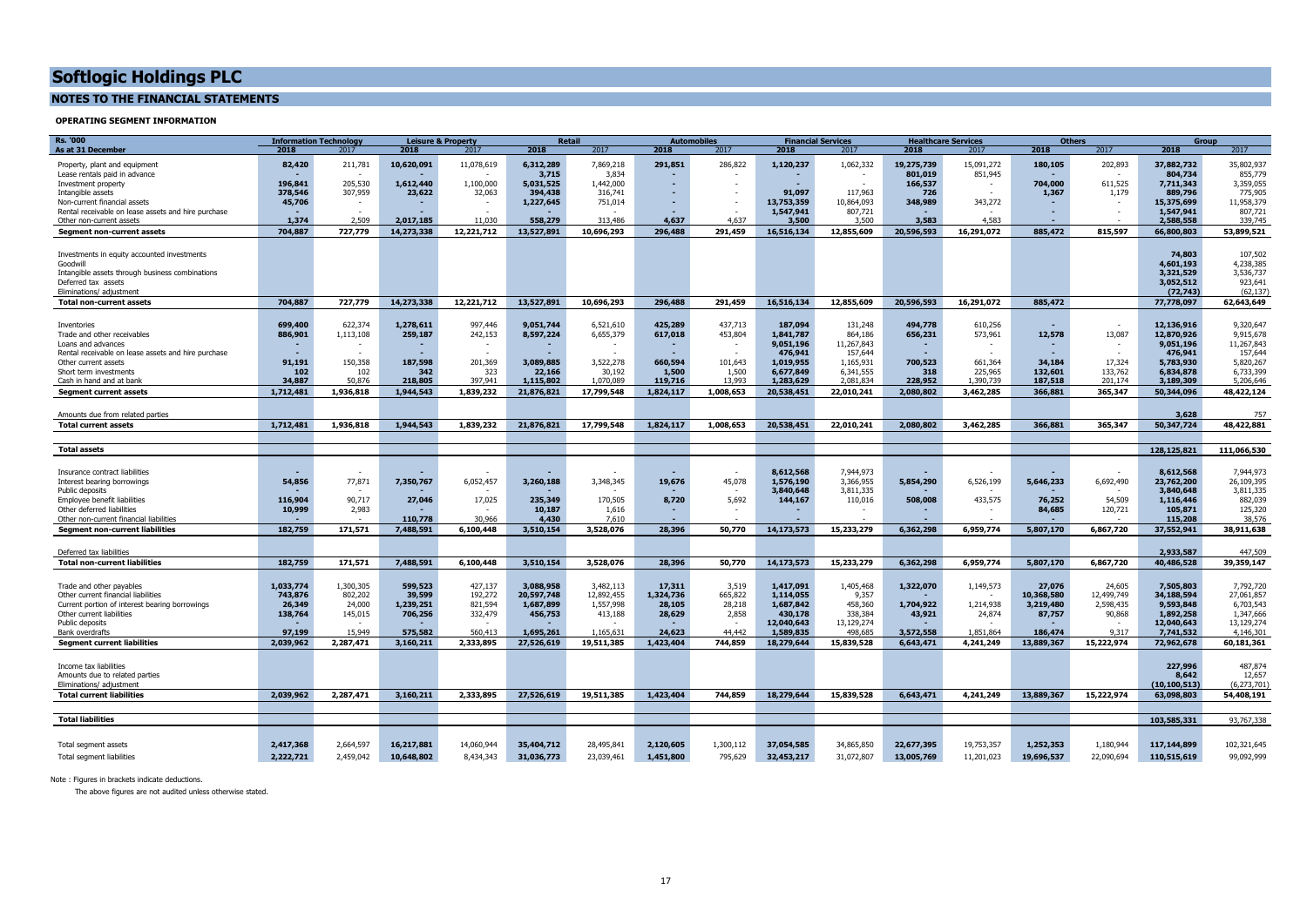#### **NOTES TO THE FINANCIAL STATEMENTS**

#### **1. CORPORATE INFORMATION**

Softlogic Holdings PLC, is a public limited company incorporated and domiciled in Sri Lanka and listed on the Colombo Stock Exchange.

The interim financial statements of the Group and the Company for the year ended 31 December 2018 were authorised for issue by the Board of Directors on 15 February 2019.

#### **2. BASIS OF PREPARATION**

The interim condensed financial statements have been prepared in compliance with Sri Lanka Accounting Standard LKAS 34 - Interim Financial Reporting.

The presentation and classification of the financial statements of the previous period have been amended, where relevant, for better presentation and to be comparable with those of the current period.

The interim financial statements are presented in Sri Lankan Rupees.

#### **3. NEW ACCOUNTING STANDARDS AND INTERPRETATIONS**

#### **SLFRS 15 – Revenue from Contracts with Customers**

SLFRS 15 establishes a comprehensive framework for determining whether, how much and when revenue is recognised. It replaces existing revenue recognition guidance, including LKAS 18 Revenue, LKAS 11 Construction Contracts and IFRIC 13 Customer Loyalty Programmes.

SLFRS 15 establishes a five-step model to account for revenue arising from contracts with customers. Under SLFRS 15, revenue is recognised at an amount that reflects the consideration to which an entity expects to be entitled in exchange for transferring goods or services to a customer.

The Group adopted SLFRS 15 using the full retrospective method of adoption. Based on the assessment performed, the Group concluded that SLFRS 15 does not have a material impact on the Group's consolidated financial statements.

#### **SLFRS - 9 Financial Instruments**

SLFRS 9 replaces the existing guidance in LKAS 39 Financial Instruments: Recognition and Measurement. SLFRS 9 includes revised guidance on the classification and measurement of financial instruments, a new expected credit loss model for calculating impairment on financial assets, and new general hedge accounting requirements. It also carries forward the guidance on recognition and derecognition of financial instruments from LKAS 39.

SLFRS 9 is effective for annual periods beginning on or after 1 January 2018. However, paragraph 7.2.16 of SLFRS 9 permits an entity not to apply the requirements of this Standard to interim periods prior to the date of initial application, if it is impracticable.

However, the Institute of Chartered Accountants of Sri Lanka has issued a "Statement of Alternative Treatment (SoAT) on the figures in the Interim Financial Statements" in which the companies were granted with an option to prepare interim financial statements continuing with the application of LKAS 39 with disclosures on impact to the statement of comprehensive income for the period if SLFRS 9 had been applied during financial year commencing on or after January 2018.

Accordingly, as permitted by the above SoAT, the Group has prepared the Interim Financial Statements for the quarter ended 31 December 2018 based on LKAS 39.

#### **4. TAX EXPENSE**

|                                 | Group       |           |                | <b>Company</b>           |
|---------------------------------|-------------|-----------|----------------|--------------------------|
| <b>In Rs. '000</b>              | 2018        | 2017      | 2018           | 2017                     |
| Income statement                |             |           |                |                          |
| Current income tax              | 771,510     | 898,095   | 55,117         | 104,233                  |
| Deferred tax charge/ (reversal) | (2,253,212) | (426.261` | $\blacksquare$ | $\overline{\phantom{0}}$ |
|                                 | (1,481,702) | 471,834   | 55,117         | 104,233                  |

#### **Deferred tax asset - Softlogic Life Insurance PLC**

With the introduction of the new tax base in terms of Section 67 of the Inland Revenue Act No. 24 of 2017, the gains and profits from the Life Insurance business of Softlogic Life Insurance PLC ('SLI') are liable for income tax at 28%. Therefore, during the nine months ended 31 December 2018, SLI recognized a deferred tax asset amounting to Rs. 2.40 bn by recognizing available brought forward tax losses up to 31 March 2018.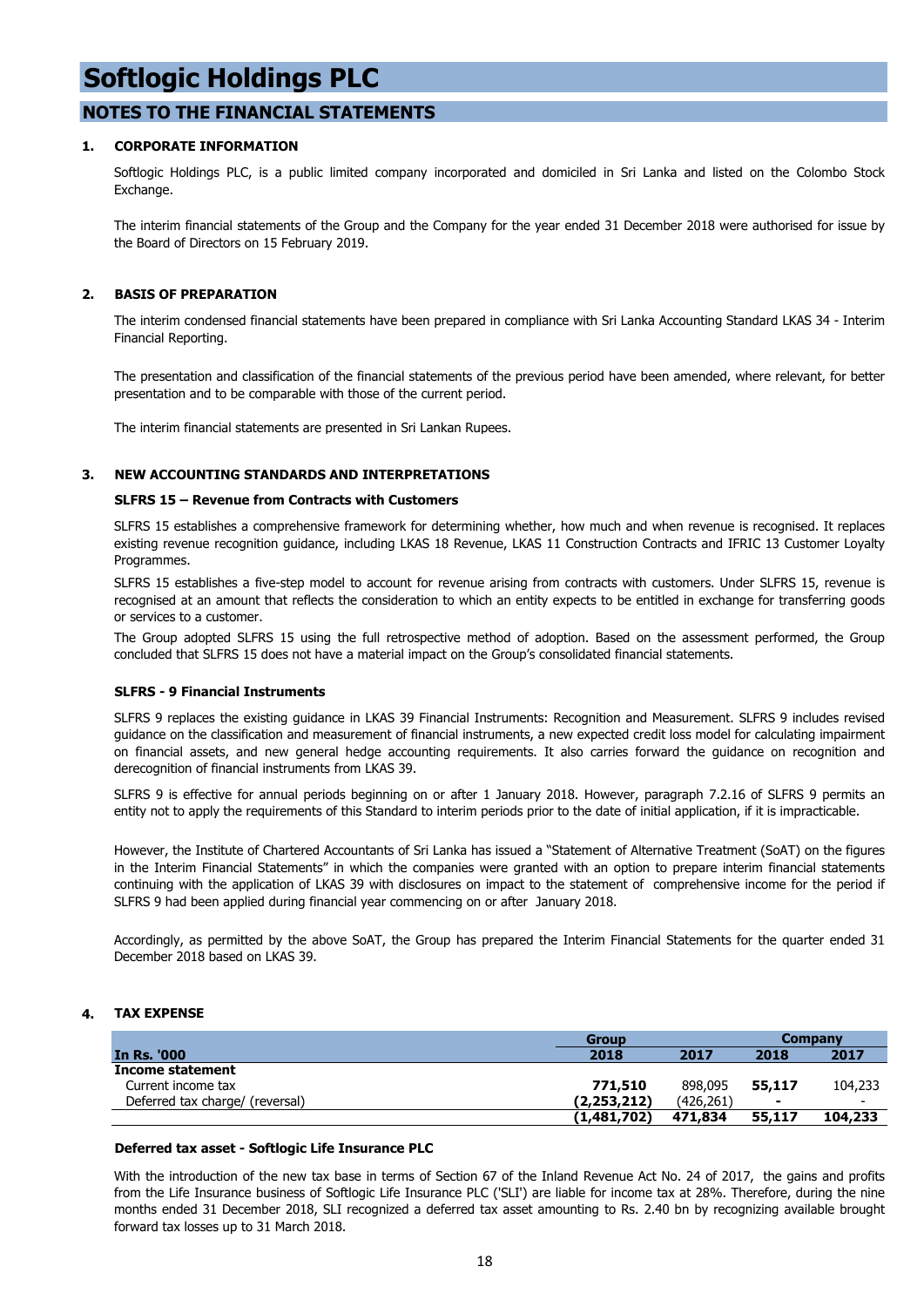#### **NOTES TO THE FINANCIAL STATEMENTS**

#### **5. CHANGE IN LIFE INSURANCE CONTRACT LIABILITIES**

#### **5.1 Valuation of Life Insurance Fund**

Transfer of a sum of Rs. 466.00 mn from the Non Participating Life Insurance Fund/ Insurance Contract Liabilities to the shareholders' fund for the nine months ended 31 December 2018; transfer of the amount of Rs. 200.00 mn declared as surplus for the quarter ended 31 December 2018, as approved by appointed Actuary Mr. Kunj Behari Maheshwari, FIA, FIAI, of Messrs. Willis Towers Watson India (Pvt) Ltd.

The Financial Statements of Softlogic Life Insurance PLC as at 31 December 2018 were audited by Messrs. KPMG, Chartered Accountants.

#### **5.2 Transfer of One-off Surplus from Policyholder Fund to Shareholder Fund**

The Insurance Regulatory Commission of Sri Lanka (IRCSL) has issued a Direction No 16 on 20 March 2018 on "Guidelines/ directions for Identification and Treatment of One-off Surplus" and has instructed all life insurance companies to comply with the new direction. Based on the new guidelines life insurance companies are directed to transfer the one-off surplus attributable to policyholder non-participating fund to shareholder fund in the reporting period ended 31 December 2017. The transfer has been presented as a separate line item in the Income Statement as "change in contract liability due to transfer of one-off surplus" and as a separate reserve in the Statement of Financial Position as "Restricted Regulatory Reserve" under equity in accordance with above Direction. As required by the said direction, the Company received approval for this transfer on 29 March 2018.

Further distribution of one-off surplus to shareholders, held as part of the "Restricted Regulatory Reserve", is subject to meeting governance requirements stipulated by the IRCSL and can only be released as dividends upon receiving approval from the IRCSL. The one-off surplus in the shareholder fund will remain invested in government debt securities and deposits as disclosed in Note 5.3 as per the directions of the IRCSL.

One-off surplus in respect of participating business is held within the participating fund as part of the unallocated valuation surplus and may only be transferred to the shareholder fund by means of bonuses to policyholders in line with Section 38 of the "Regulation of Insurance Industry, Act No. 43 of 2000". Please refer Note 5.3 for details of assets supporting the restricted regulatory reserve as at 31 December 2018.

| In Rs. '000                                                                                                 | <b>Participating</b><br>fund | Non-<br>participating<br>fund | <b>Total</b> |
|-------------------------------------------------------------------------------------------------------------|------------------------------|-------------------------------|--------------|
| Value of insurance contract liability based on Independent Actuary - NPV as at<br>31 December 2015          | 3,866,780                    | 2,472,575                     | 6,339,355    |
| Value of insurance contract liability based on Independent Actuary - GPV as at<br>31 December 2015          | 2,810,245                    | 1,674,571                     | 4,484,816    |
| Surplus created due to change in valuation method from NPV to GPV<br>One off surplus as at 01 January 2016  | 1,056,535                    | 798,004                       | 1,854,539    |
| Transfer of one off surplus from long term fund to Restricted Regulatory<br>Reserve as at 31 December 2017  |                              | (798.004)                     | (798,004)    |
| Surplus created due to change in valuation method from NPV to GPV<br>One off surplus as at 31 December 2018 | 1,056,535                    |                               | 1,056,535    |

The distribution of one-off surplus to shareholders as dividends shall remain restricted until company develops appropriate policies and procedures for effective management of its business

#### **5.3 Composition of investments supporting the Restricted Regulatory Reserve as at 31 December 2018**

| <b>In Rs. '000</b>               | <b>Face value</b> | <b>Market value as</b><br>at 31 December<br>2018<br><b>Rs. '000</b> |
|----------------------------------|-------------------|---------------------------------------------------------------------|
| <b>Government Securities</b>     |                   |                                                                     |
| Treasury Bonds - LKB03044A010    | 100,000,000       | 116,563                                                             |
| <b>Deposits</b>                  |                   |                                                                     |
| Sampath Bank PLC                 | 263,618,836       | 279,520                                                             |
| Sampath Bank PLC                 | 125,000,000       | 129,389                                                             |
| Seylan Bank PLC                  | 175,000,000       | 181,145                                                             |
| <b>Hatton National Bank PLC</b>  | 110,658,219       | 117,201                                                             |
| Total market value of the assets |                   | 823,818                                                             |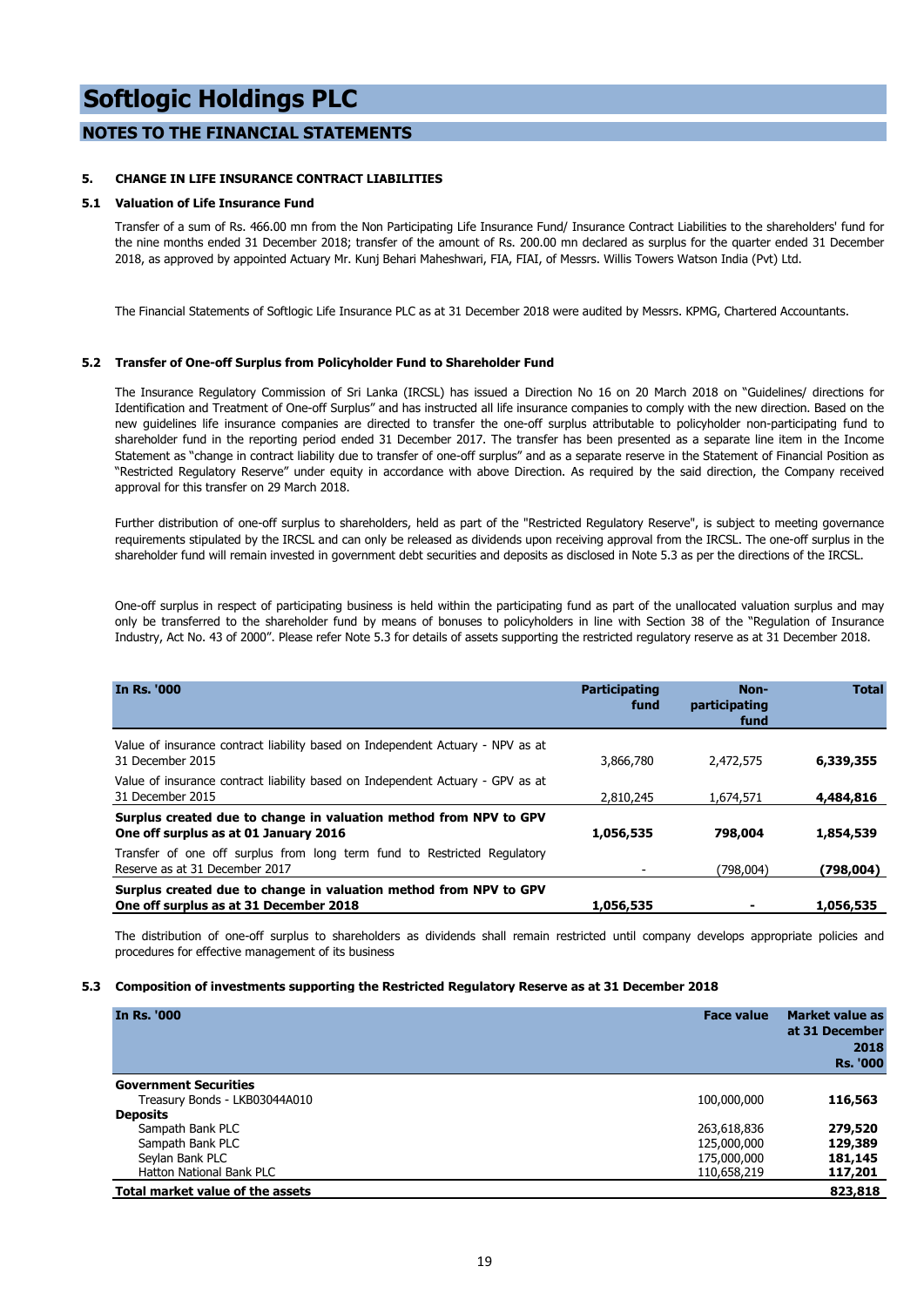### **NOTES TO THE FINANCIAL STATEMENTS**

#### **6. SHARE INFORMATION**

#### **6.1 Public share holdings**

Percentage of shares held by the public and the number of public shareholders is as given below:

| As at                                                                                                                | 31-12-2018 |
|----------------------------------------------------------------------------------------------------------------------|------------|
| Public shareholding (%)                                                                                              | 13.73      |
| Public shareholders                                                                                                  | 10,626     |
| Float adjusted market capitalization (Rs. Mn.)                                                                       | 3,520      |
| Minimum public holding percentage - The company is in compliance with this under Option 4 of Listing Rule 7.13.1(a). |            |

#### **6.2 Directors' share holdings**

The number of shares held by the Board of Directors are as follows:

| As at                                         | 31-12-2018  |
|-----------------------------------------------|-------------|
| A K Pathirage - Chairman/ Managing Director   | 477,843,941 |
| G W D H U Gunawardena                         | 71,333,852  |
| R J Perera                                    | 75,437,508  |
| H K Kaimal                                    | 80,439,792  |
| M P R Rassool                                 | Nil         |
| Dr S Selliah                                  | 2,480,000   |
| W M P L De Alwis, PC                          | Nil         |
| G L H Premaratne                              | Nil         |
| Prof. A S Dharmasiri                          | Nil         |
| A Russell-Davison                             | Nil         |
| S Saraf                                       | Nil         |
| C K Gupta (alternate director to Mr. S Saraf) | Nil         |
|                                               | 707,535,093 |

#### **6.3 Twenty largest shareholders of the company are as follows:**

|    | As at                                                | <b>Number of</b><br>shares<br><u>31-12-2018</u> | $\frac{0}{0}$ |
|----|------------------------------------------------------|-------------------------------------------------|---------------|
| 1  | Mr. A K Pathirage                                    | 477,843,941                                     | 40.07         |
| 2  | Samena Ceylon Holdings Ltd                           | 247,432,455                                     | 20.75         |
| 3  | Mr. H K Kaimal                                       | 80,439,792                                      | 6.75          |
| 4  | Mr. R J Perera                                       | 75,437,508                                      | 6.33          |
| 5  | Mr. G W D H U Gunawardena                            | 71,333,852                                      | 5.98          |
| 6  | Pemberton Asian Opportunities Fund                   | 57,040,000                                      | 4.78          |
| 7  | Samena Special Situations Fund III L.P.              | 53,553,654                                      | 4.49          |
| 8  | Samena Special Situations Fund II L.P.               | 15,000,000                                      | 1.26          |
| 9  | J. B. Cocoshell (Pvt) Ltd                            | 8,068,054                                       | 0.68          |
| 10 | Employees Provident Fund                             | 7,230,500                                       | 0.61          |
| 11 | Mrs. A Selliah                                       | 5,252,640                                       | 0.44          |
| 12 | Mr. S J Fancy                                        | 4,960,000                                       | 0.42          |
| 13 | Arunodhaya Industries (Private) Limited              | 4,757,864                                       | 0.40          |
| 14 | Miss. S Subramaniam                                  | 4,712,000                                       | 0.40          |
| 15 | Dr. K M P Karunaratne                                | 4,684,171                                       | 0.39          |
| 16 | Mrs. A Kailasapillai                                 | 4,512,000                                       | 0.38          |
| 17 | Arunodhaya (Private) Limited                         | 4,400,000                                       | 0.37          |
|    | Arunodhaya Investments (Private) Limited             | 4,400,000                                       | 0.37          |
| 18 | Mellon Bank N.A-Acadian Frontier Markets Equity Fund | 4,310,457                                       | 0.36          |
| 19 | Mr. K Aravinthan                                     | 3,801,018                                       | 0.32          |
| 20 | Dr. S Selliah                                        | 2,480,000                                       | 0.21          |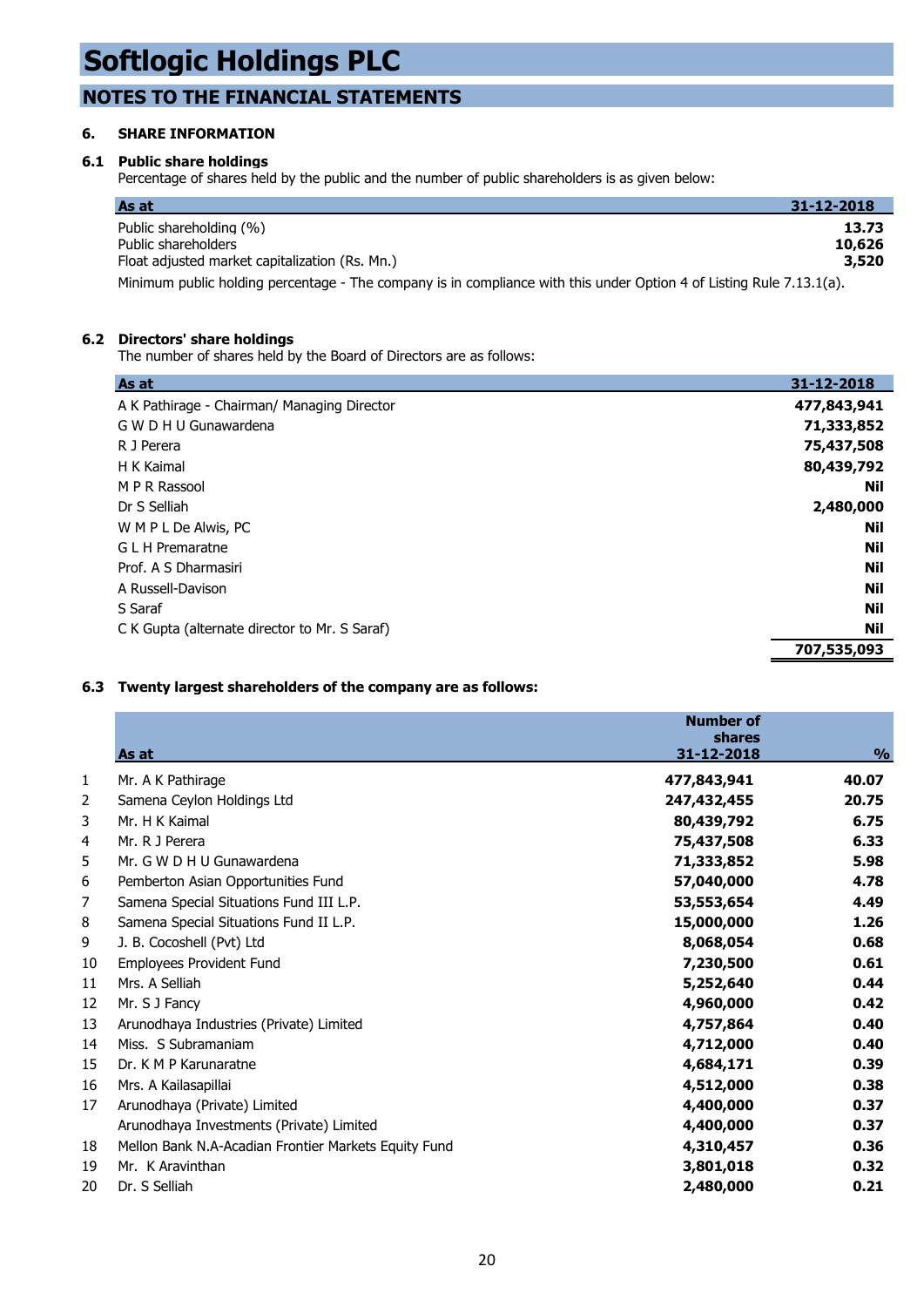### **NOTES TO THE FINANCIAL STATEMENTS**

#### **7. STATED CAPITAL MOVEMENTS**

#### **7.1 No of shares**

|                                         | No of shares  |
|-----------------------------------------|---------------|
| As at 01 April 2018                     | 961,728,395   |
| No of shares issued during the period * | 230,814,814   |
| As at 31 December 2018                  | 1,192,543,209 |

#### **7.2 Value of shares**

|                                                  | <b>Rs. '000</b> |
|--------------------------------------------------|-----------------|
| As at 01 April 2018                              | 8,195,383       |
| Total value of shares issued during the period * | 3,923,852       |
| As at 31 December 2018                           | 12,119,235      |

\* The issue and listing of 230,814,814 ordinary shares by way of a Rights Issue at a price of Rs. 17.00 per share was completed on 10 May 2018.

#### **8. INVESTOR INFORMATION**

| 8.1 | Market value of shares                                                          | 31-12-2018 |
|-----|---------------------------------------------------------------------------------|------------|
|     | The market value of an ordinary share of Softlogic Holdings PLC was as follows. |            |
|     | Closing price on (Rs.)                                                          | 21.50      |
|     | Highest price recorded for the three months ending (Rs.)                        | 22.20      |
|     | Lowest price recorded for the three months ending (Rs.)                         | 19.00      |
|     | Market Capitalisation (Rs. mn)                                                  | 25,639.68  |
| 8.2 | Ratios                                                                          |            |
|     | Net assets per share at the period end (Rs.)                                    | 13.30      |
| 8.3 | Share trading information from 01 October 2018 to 31 December 2018              |            |
|     | Number of shares traded                                                         | 21,426,946 |
|     | Value of shares traded (Rs. mn.)                                                | 438.51     |

#### **9. CONTINGENCIES**

#### **CONTINGENT LIABILITIES**

As at reporting date, there were no significant change in the nature of the contingencies and other commitments, which were disclosed in the annual report for the year ended 31 March 2018 other than the below.

#### **Asiri Surgical Hospital PLC**

A dispute has arisen with the Department of Inland Revenue on the tax exemption applicable as per the agreement between the subsidiary Asiri Surgical Hospital PLC and the Board of Investment (BOI) in 2000.

Since there is litigation in the Court of Appeal in CA (Writ) 386/2016 with regard to this matter, in accordance with Paragraph 92 of LKAS 37, the group is unable to provide further information on this and associated risks, in order not to impair the outcome and/ or prejudice the subsidiary's position in this matter. The aforesaid matter is coming up for argument on 15 February 2019 at the Court of Appeal.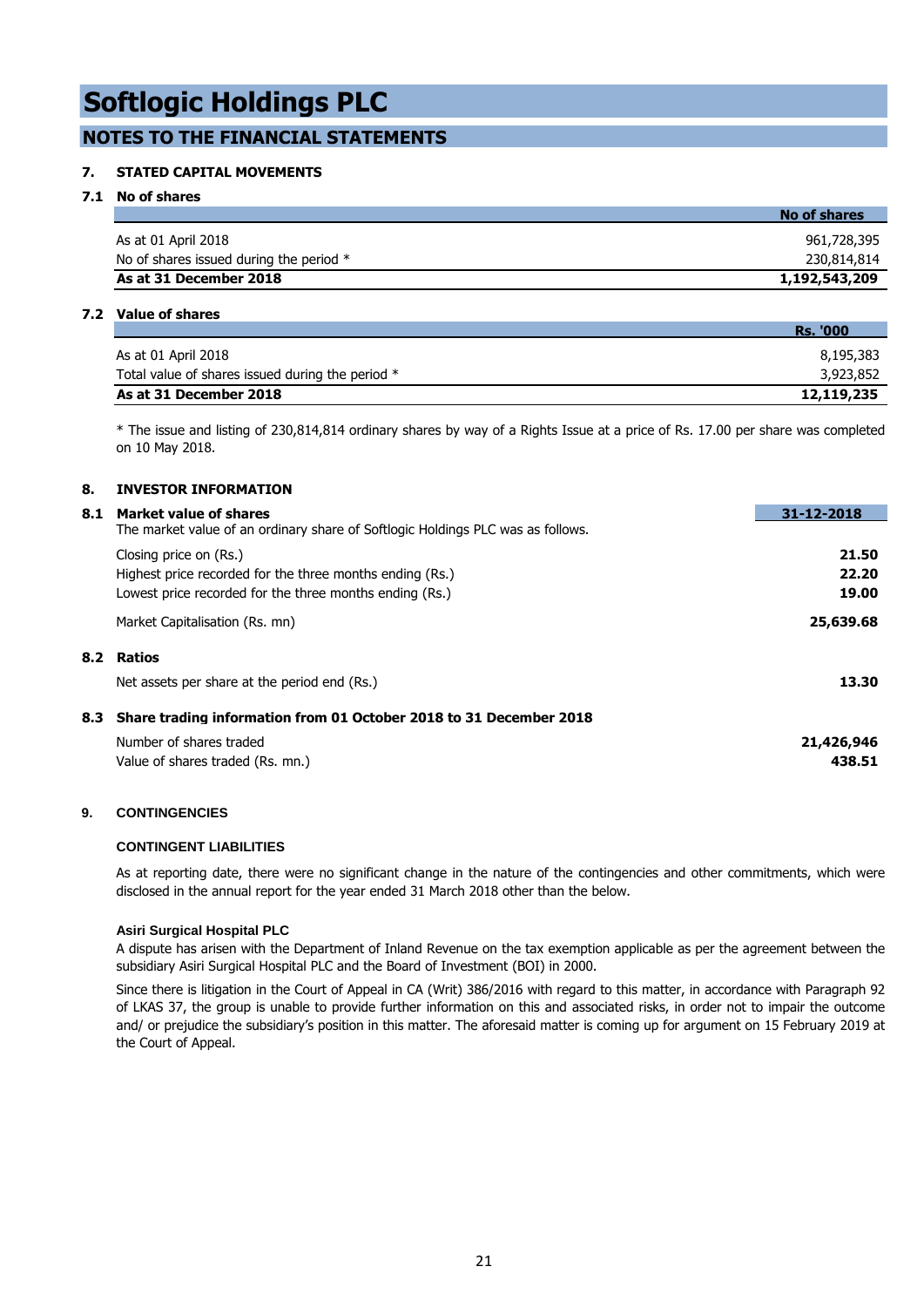### **NOTES TO THE FINANCIAL STATEMENTS**

#### **10. PRIVATE PLACEMENT AND RIGHTS ISSUE OF SHARES - SOFTLOGIC HOLDINGS PLC**

#### **Utilisation of funds raised through private placement and rights issue of shares**

Total Funds raised through private placement in FY 1718 and rights issue in FY 1819 amounting to Rs. 3,106 mn and Rs. 3,924 mn respectively was fully utilised for the objectives stated in the circular to shareholders issued in respect of the above.

| <b>Objective</b><br>number | Objective as<br>per circular                             | <b>Amount</b><br>allocated as per<br>circular in Rs.            | <b>Proposed</b><br>date of<br>utilisation<br>as per<br>circular | <b>Amount</b><br>allocated from<br>proceeds in Rs.<br>(A) | $%$ of<br>total<br>proceed<br>s | <b>Amount utilised</b><br>in Rs. $(B)$ | $%$ of<br>utilised<br>against<br>allocation<br>[(B)/(A)] | <b>Clarification</b><br>if not fully<br>utilised<br>including if<br>not utilised<br>where are<br>the funds<br>invested<br>(e.g.<br>whether<br>lent to<br>related<br>parties) |
|----------------------------|----------------------------------------------------------|-----------------------------------------------------------------|-----------------------------------------------------------------|-----------------------------------------------------------|---------------------------------|----------------------------------------|----------------------------------------------------------|------------------------------------------------------------------------------------------------------------------------------------------------------------------------------|
|                            |                                                          | Utilisation of funds raised through private placement of shares |                                                                 |                                                           |                                 |                                        |                                                          |                                                                                                                                                                              |
|                            | Settlement of<br>commercial<br>papers                    | 3,106,382,715                                                   | Within two<br>months                                            | 3,106,382,715                                             |                                 | 3,106,382,715                          | 100.00                                                   | <b>NA</b>                                                                                                                                                                    |
|                            |                                                          | Utilisation of funds raised through rights issue of shares      |                                                                 |                                                           |                                 |                                        |                                                          |                                                                                                                                                                              |
| 1                          | Settlement of<br>commercial<br>papers                    | Maximum of<br>3,923,851,838                                     | Within three<br>months                                          | Maximum of<br>3,923,851,838                               |                                 | 3,173,851,838                          | 80.89                                                    | <b>NA</b>                                                                                                                                                                    |
| $\overline{2}$             | Short term<br>loan<br>settlement -<br>Seylan Bank<br>DIC | Maximum of<br>3,923,851,838                                     | Within three<br>months                                          | Maximum of<br>3,923,851,838                               |                                 | 750,000,000                            | 19.11                                                    | <b>NA</b>                                                                                                                                                                    |

#### **11. CAPITAL COMMITMENTS**

As at 31 December 2018, the group had capital commitments contracted but not provided in the financial statements amounting to Rs. 13,072 mn (31 December 2017 - 9,630 mn).

#### **12. EVENTS AFTER THE REPORTING PERIOD**

There were no significant events subsequent to the date of the statement of financial position, which require disclosure in the financial statements.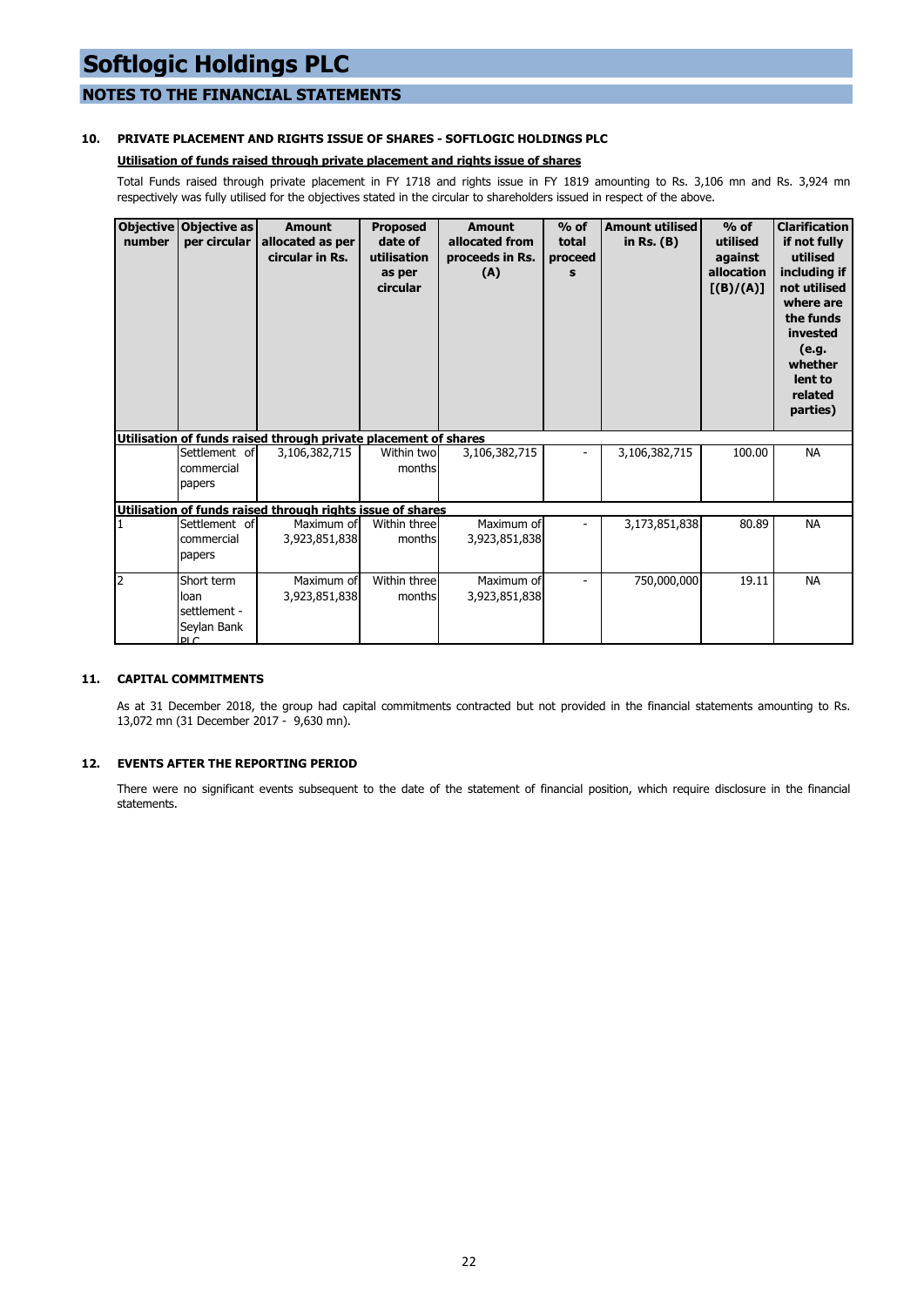**NOTES TO THE FINANCIAL STATEMENTS**

#### **13. RELATED PARTY TRANSACTIONS**

#### **13.1 Transactions with related parties**

|                                                  |                            | <b>Group</b>               | <b>Company</b>             |                            |  |
|--------------------------------------------------|----------------------------|----------------------------|----------------------------|----------------------------|--|
| In Rs. '000                                      | 09 months to<br>31-12-2018 | 09 months to<br>31-12-2017 | 09 months to<br>31-12-2018 | 09 months to<br>31-12-2017 |  |
| <b>Subsidiaries</b>                              |                            |                            |                            |                            |  |
| (Purchases) / sales of goods                     |                            |                            | (7, 856)                   | (2, 167)                   |  |
| (Receiving) / rendering of services              |                            |                            | 458,962                    | 466,641                    |  |
| (Purchases) / sale of property plant & equipment |                            |                            | 1,208                      | (21, 588)                  |  |
| Loans given / (obtained)                         |                            |                            | 2,473,332                  | 2,904,952                  |  |
| Interest received / (paid)                       | ٠                          |                            | 854,318                    | 581,481                    |  |
| Rent received / (paid)                           |                            |                            | 40,515                     | 40,063                     |  |
| Dividend received                                | ٠                          | $\blacksquare$             | 15,920                     | 192,050                    |  |
| Profit on disposal of shares                     | -                          | $\overline{\phantom{a}}$   | (10, 575)                  | $\overline{\phantom{a}}$   |  |
| Guarantee charges received                       |                            | $\overline{\phantom{a}}$   | 102,973                    | 136,719                    |  |
| Guarantees given / (obtained)                    |                            | $\overline{a}$             | 22,868,736                 | 20,748,000                 |  |
|                                                  |                            |                            |                            |                            |  |
| <b>Associates</b>                                |                            |                            |                            |                            |  |
| (Purchases) / sale of property plant & equipment | 9,459                      | 11,846                     |                            | $\overline{\phantom{a}}$   |  |
| (Receiving) / rendering of services              | 14,945                     | (3, 561)                   | 9,066                      | 8,113                      |  |
| Dividend received                                |                            |                            | 35,045                     | 3,015                      |  |
|                                                  |                            |                            |                            |                            |  |
| Key management personnel                         |                            |                            |                            |                            |  |
| Loans given/ (received)                          | (2,966)                    | (7, 396)                   | (1,992)                    | (1,992)                    |  |
| Guarantees given/ (received)                     | (410,000)                  | (510,000)                  | (100, 000)                 | (100,000)                  |  |
| Loans given/ (customer deposits received)        | (43, 484)                  | (49, 731)                  |                            |                            |  |
| Advances given/ (received)                       | (254, 719)                 | (148, 133)                 |                            |                            |  |
|                                                  |                            |                            |                            |                            |  |
| <b>Close family members of KMP</b>               |                            |                            |                            |                            |  |
| (Receiving) / rendering of services              |                            |                            |                            |                            |  |

#### **13.2 Terms and conditions of transactions with related parties**

Transactions with related parties are carried out under relevant commercial terms and conditions.

Outstanding current account balances at year end are unsecured, interest free and settlement occurs in cash. Interest bearing borrowings are at pre-determined interest rates and terms.